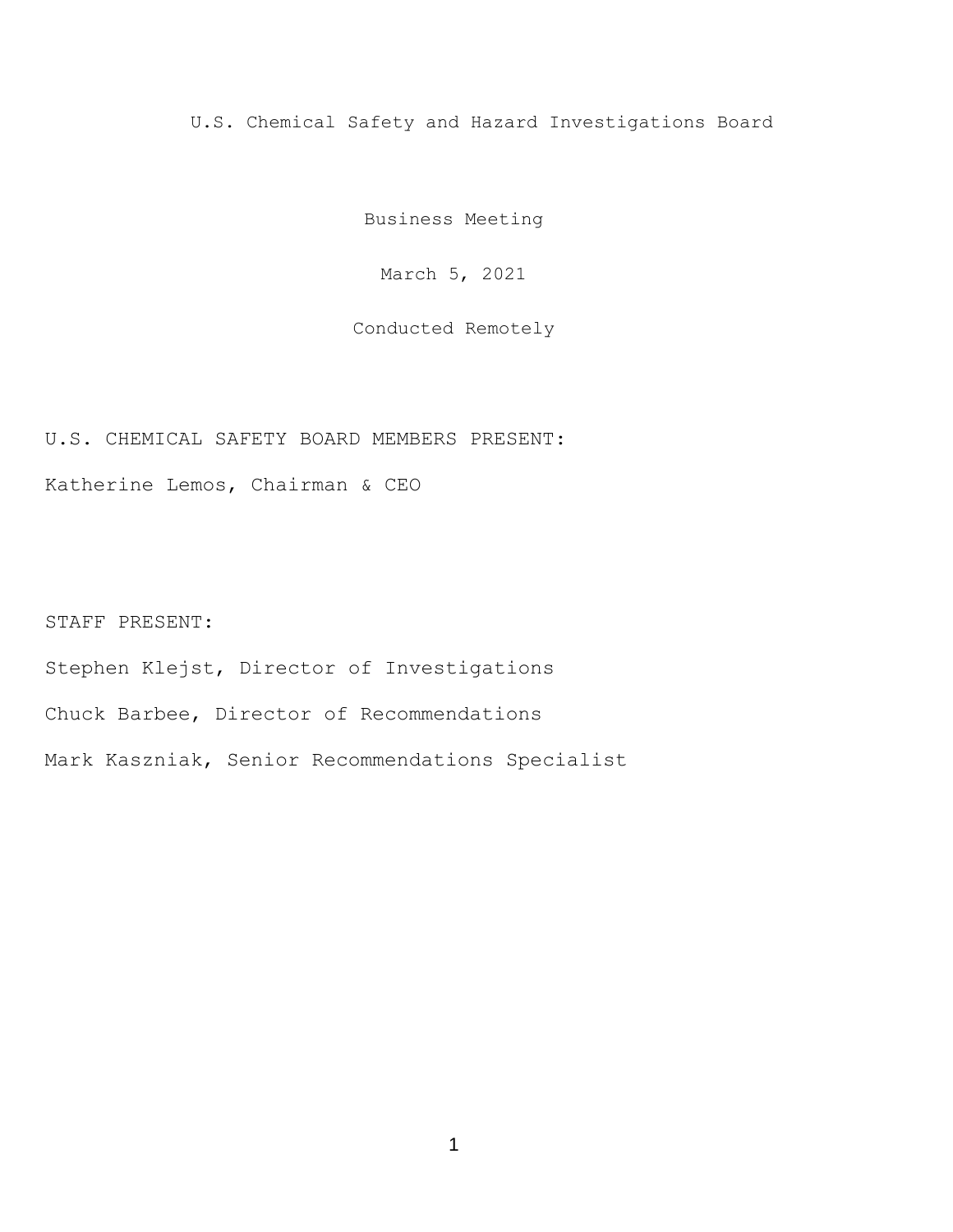OPERATOR: Welcome to the Chemical Safety Board business meeting conference call. My name is John and I'll be your operator for today's call. At this time, all participants are in a listen-only mode. Please note the conference is being recorded. And now I'll turn the call over to Dr. Katherine Lemos. Dr. Lemos, you may begin.

 CHAIR LEMOS: So, welcome everyone. We will now call to order this public meeting of the U.S. Chemical Safety and Hazard Investigation Board, referred to as the CSB. My name is Dr. Katherine Lemos, the Chairman and CEO for the agency.

 Today we meet in open session, as required by the Government in the Sunshine Act, to discuss operations and agency activities. Due to COVID, this meeting is being conducted completely remote. So, unlike previous meetings, we're not in our conference room in headquarters.

 The CSB is an independent, non-regulatory federal agency that investigates major chemical incidents at fixed facilities. The investigations examine and evaluate a wide range of aspects, to include equipment and system design, regulations, industry standards and guidance, training, operations, and procedures, and human and organizational factors.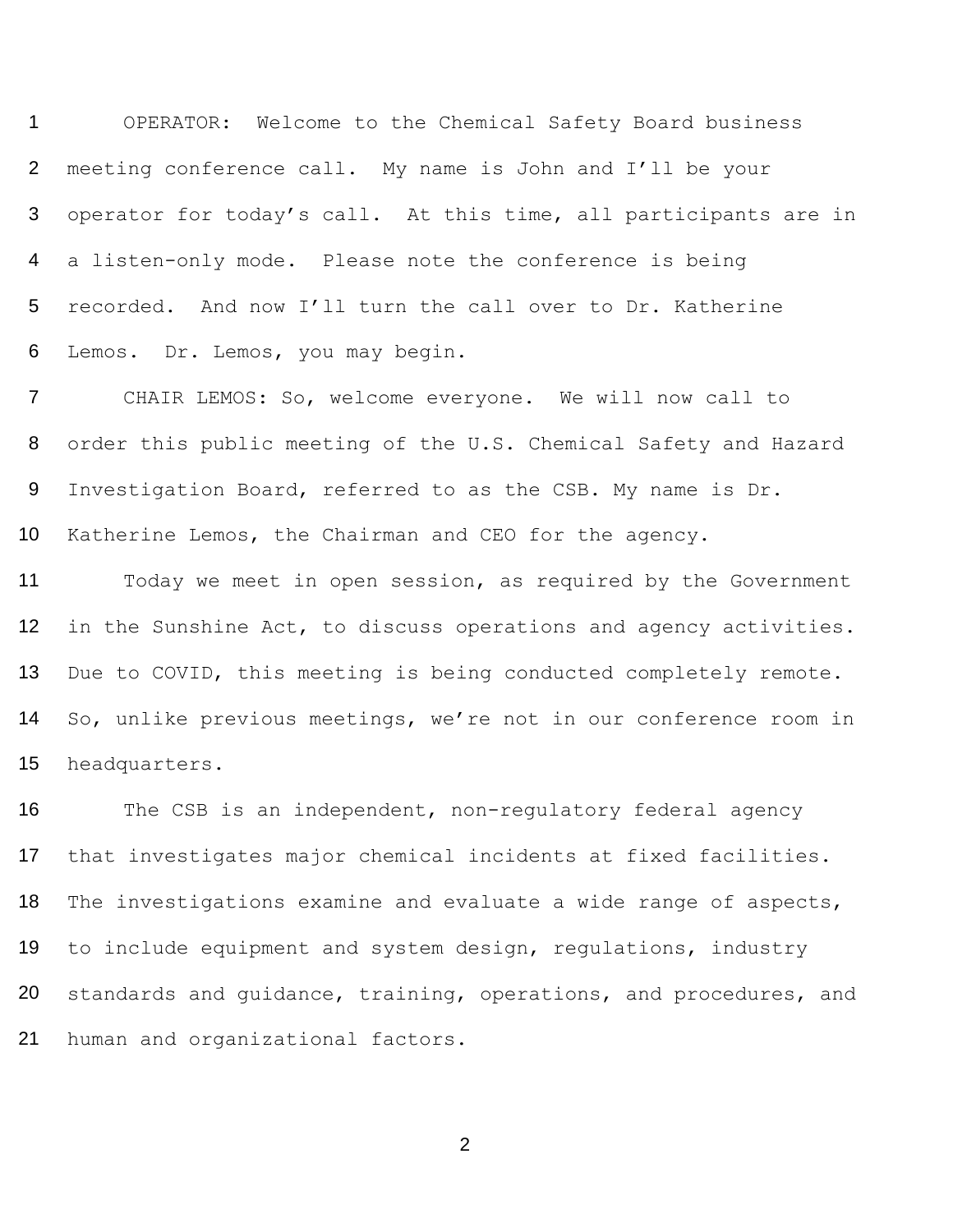22 23 24 25 And with the facts, we conduct analysis to determine the probable cause and contributing factors of the event and may also issue safety recommendations for the purpose of preventing similar incidents in the future.

26 27 28 29 30 31 32 33 So, we have another great agenda for today. For the first part of the meeting, I'll review some strategic topics, to include management priorities and challenges, the CSB's accomplishments in Fiscal Year 20 and our progress to date in Fiscal Year FY21 towards meeting our priorities and overcoming our challenges, and what to expect from the CSB as an agency moving forward. I'll close my part of the meeting by reviewing deployments since our last public meeting in October.

34 35 36 37 38 39 Following this, we'll turn to Director Klejst and his team of investigative and recommendations experts to let you know about staff products that are currently in review by the Board. He'll provide a status update of the Incident Reporting Rule Guidance and highlight five of the safety recommendations we've recently brought to closure.

40 41 42 So, I want to take the opportunity to highlight my priorities as Chairman. It's important to keep a clear sight on what we're working towards. The first is a focus on the mission, which is to drive chemical safety change, which is to continue delivering 43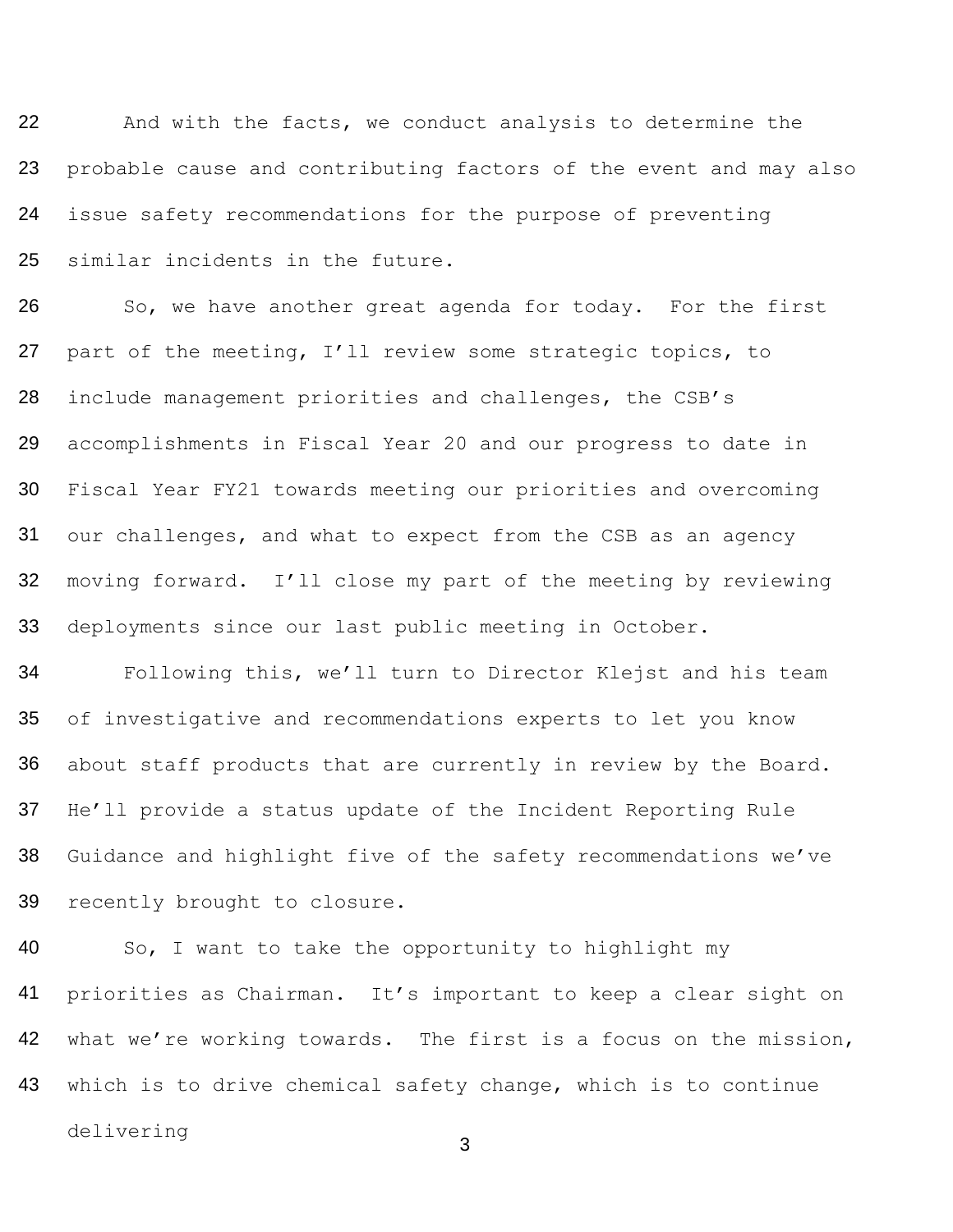high-quality safety products in the community. And we look forward to maximizing our incident reporting database to guide our deployments.

 The second priority is to drive efficiency of operations 48 within the agency, expanding our workforce and improving business partnerships. And this translates to hiring investigative and technical staff and support staff that fuels and enables their ability to produce.

52 As many know, as a small agency, we conduct...we contract out a healthy portion of our support functions to business partners. And timely and productive outcomes of our products requires a daily investment in managing these relationships and taking a fresh look moving forward.

57 And Number 3, to strengthen stakeholder and federal counterpart relationships to maximize our resources. It has been a pleasure to meet the many stakeholders across the chemical industry, and I appreciate your contributions to safety.

 Further, our enabling legislation directs us to work closely 62 with our federal counterparts, and I'm positive that even stronger partnerships will contribute to our productivity and impact.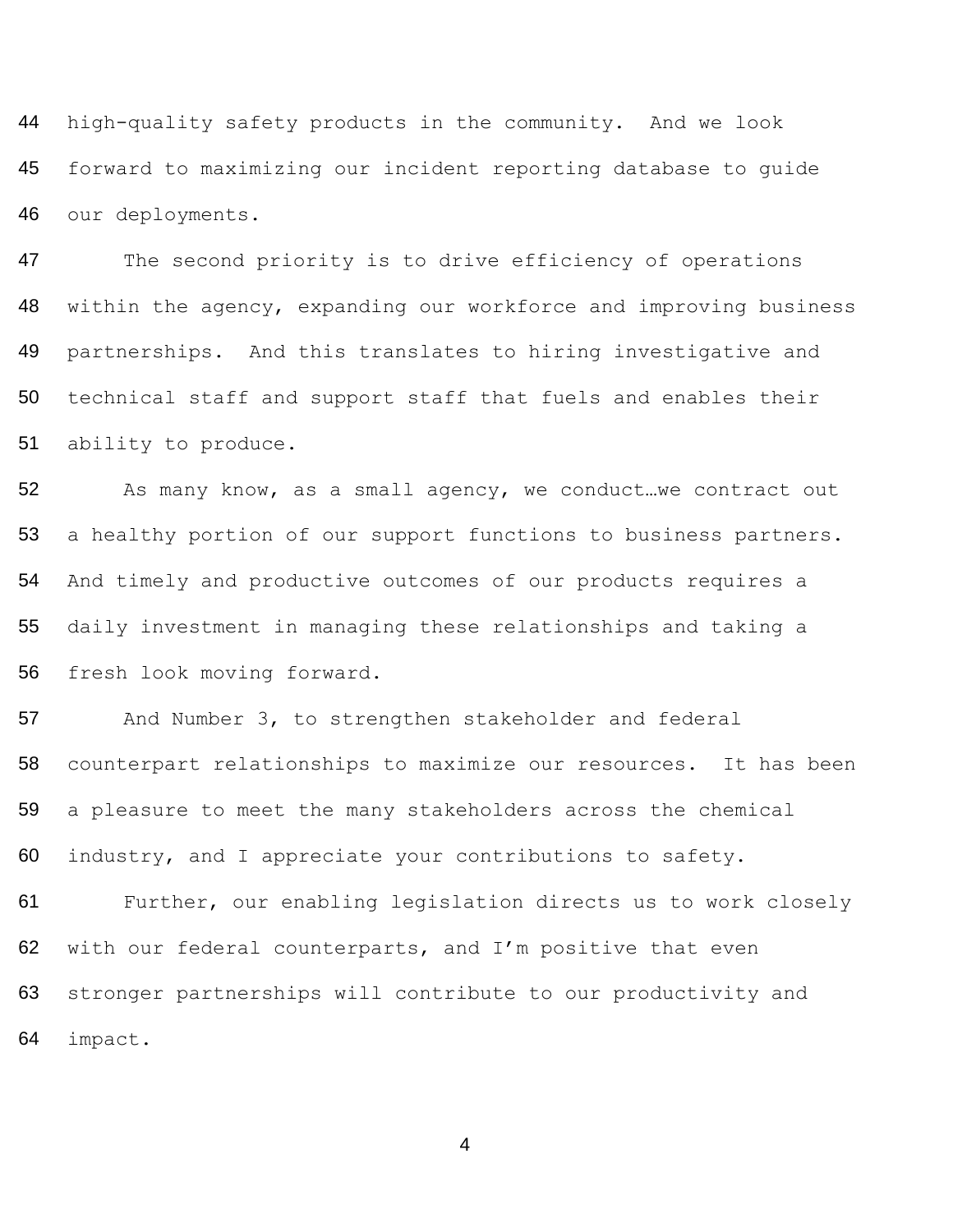65 66 67 As we also discussed last July, in the public meeting, we are addressing our challenges head-on and taking a proactive approach to move our agency forward to meet our mission.

68 69 70 71 72 One of the most obvious challenges is carrying out the role of the Board as the only Board Member. As I've said many times, I very much look forward to new members joining me at the CSB. And I trust that our productivity and efficiency will motivate interest and others to join us.

73 74 75 76 77 78 79 Another challenge is Board Member roles and responsibilities. Our policies regarding Board Member roles and responsibilities are currently not in alignment with our enabling legislation. Board Members are selected for their technical expertise, as explained in the United States Code. Currently, many administrative activities are assigned to the Board that should be in the hands of staff. And this causes an

80

inefficiency.

81 82 83 84 I had anticipated and announced changes in our policies by the end of Fiscal Year 21, but am glad to finally say that these changes will be in effect very soon. The outcome of these changes are that staff will be empowered to execute on business 85 decisions and Board Members will more vigorously pursue the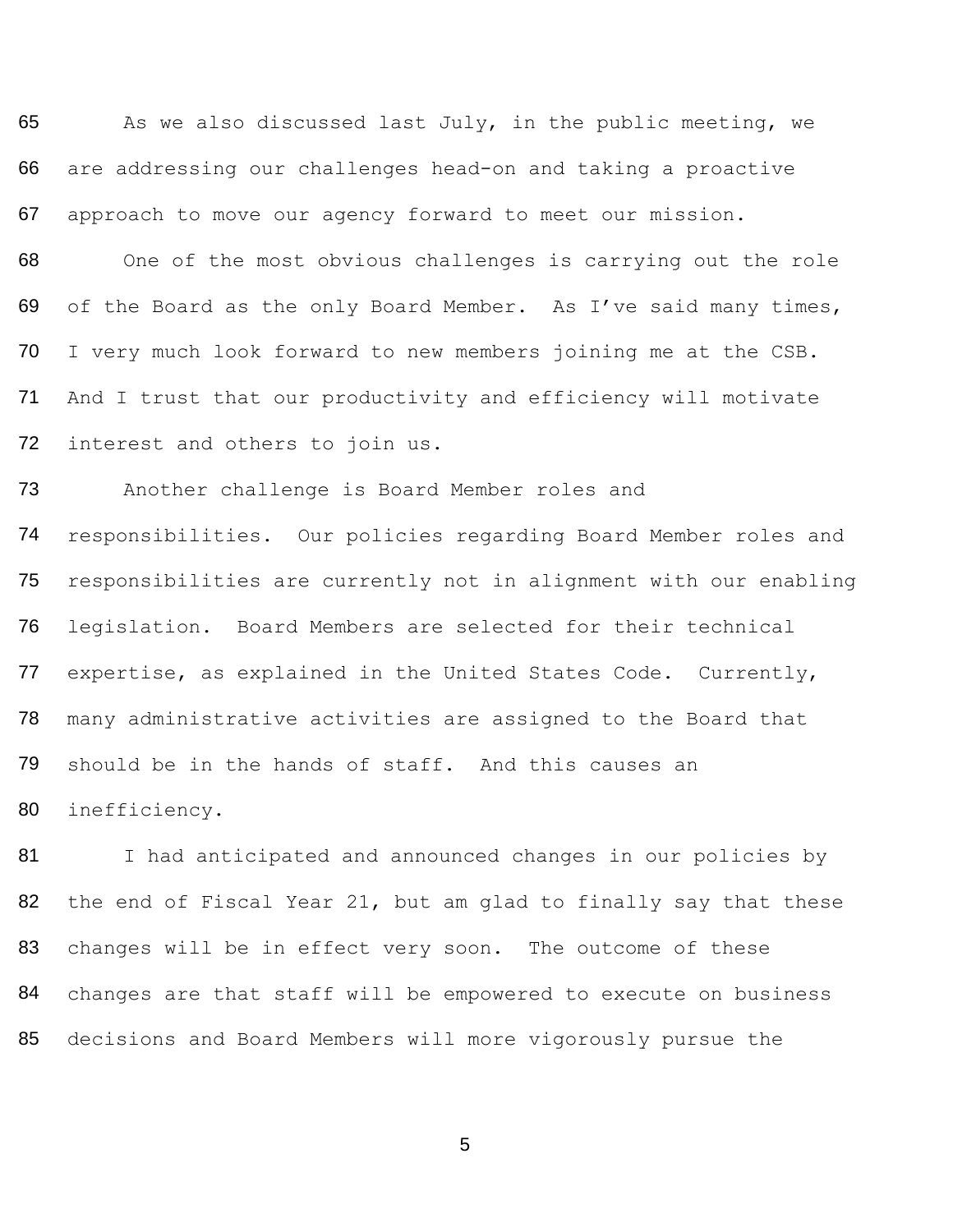agency's mission through technical reviews, stakeholder collaboration and community outreach.

88 Both of these management challenges were highlighted by the EPA Office of Inspector General and we have given them our full commitment to address these.

91 I'd now like to turn to the CSB's accomplishments in Fiscal Year 20 and our progress to date in Fiscal Year 21 towards 93 meeting our priorities and overcoming our challenges.

 You may notice that we posted our Impact Report for Fiscal Year 20 on the web and sent out emails. I'm…I'm just going to provide some of the highlights from this report that I think are…are critical and show our value.

 We had seven deployments to new investigations or new incidents. We hired six new investigators. We voted on 15 100 recommendation status changes. Of those 15, eight were closed and seven were advanced. And we produced four Factual Update Reports. Finally, we closed one investigation.

 So, in Fiscal Year 2021, I look forward to an even more productive set of outcomes, as we work transparently and with accountability in fulfilling the CSB's mission to drive chemical safety change through independent investigations for…to protect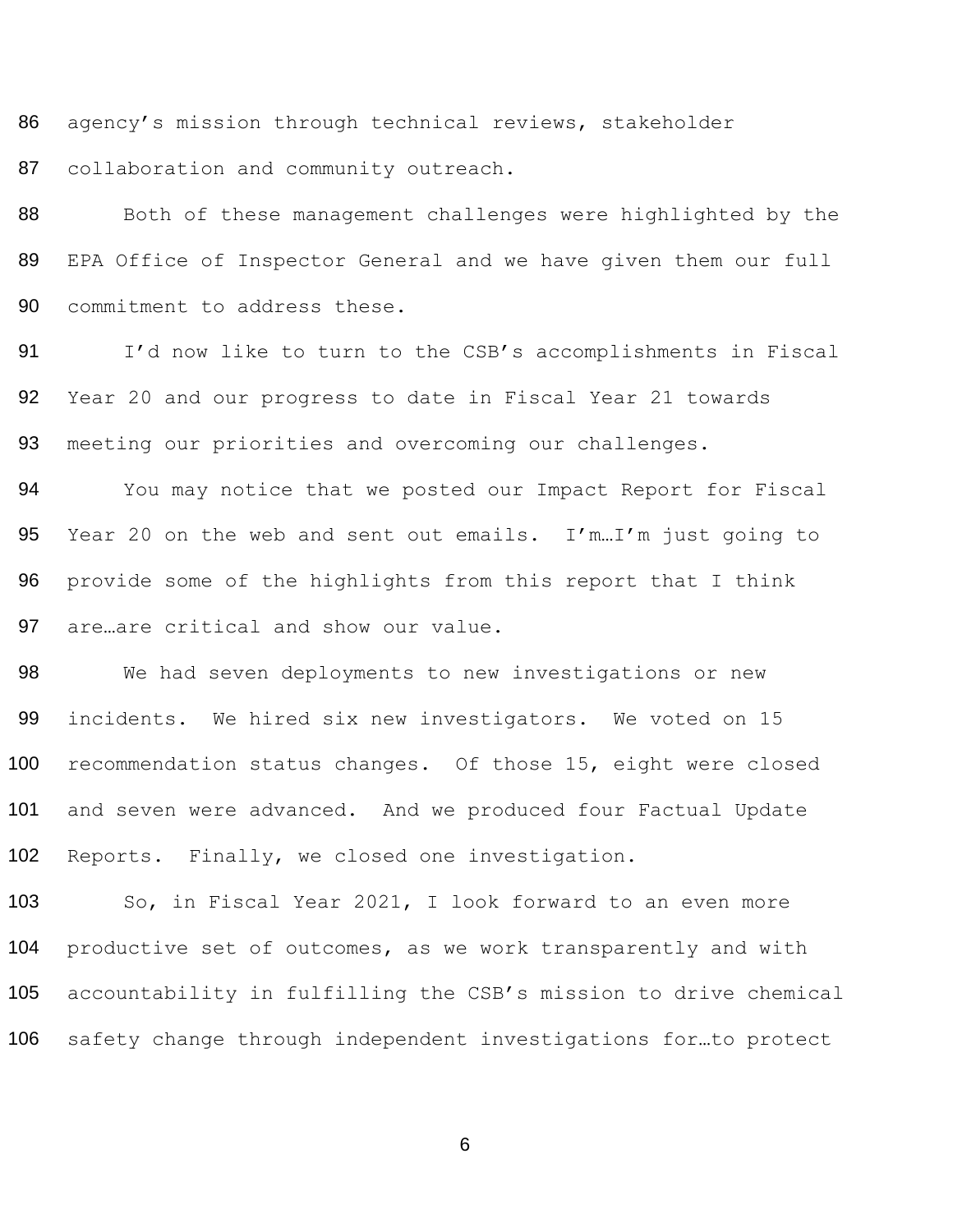107 people and the environment. And when I say people, I mean both 108 workers, as well as the community members.

109 So, we are already making some great progress only a few days 110 into the second quarter of  $FY21$ . Today is the  $5<sup>th</sup>$  of March, which 111 is, you know, five days into the second quarter. We already have 112 three deployments, which I'll talk about later. We have hired 113 114 115 116 two new investigators and we have a group of new investigator positions set to post in the very near future. And we voted on 28 recommendation status changes. 22 of them were closed, and six were advanced.

117 118 119 So, I want to contrast that to FY21. So, the fact that we have 22 closed versus eight in the fiscal year, just in the first quarter, is…is pretty astounding.

120 121 122 123 124 125 We've also hired some critical staff to meet our priorities and address our challenges. In January, we hired a senior advisor and executive counsel, Mr. David LaCerte, who will serve as our Acting Managing Director. He will be addressing our many staffing gaps, as well as enhancing the efficiency of our agency through internal processes and strong business relationships.

126 127 Mr. LaCerte is working to finalize our Board Order for Board Member Roles and Responsibilities, which is based on the work of 128 our previous staff Deputy General Counsel. So he's taking it over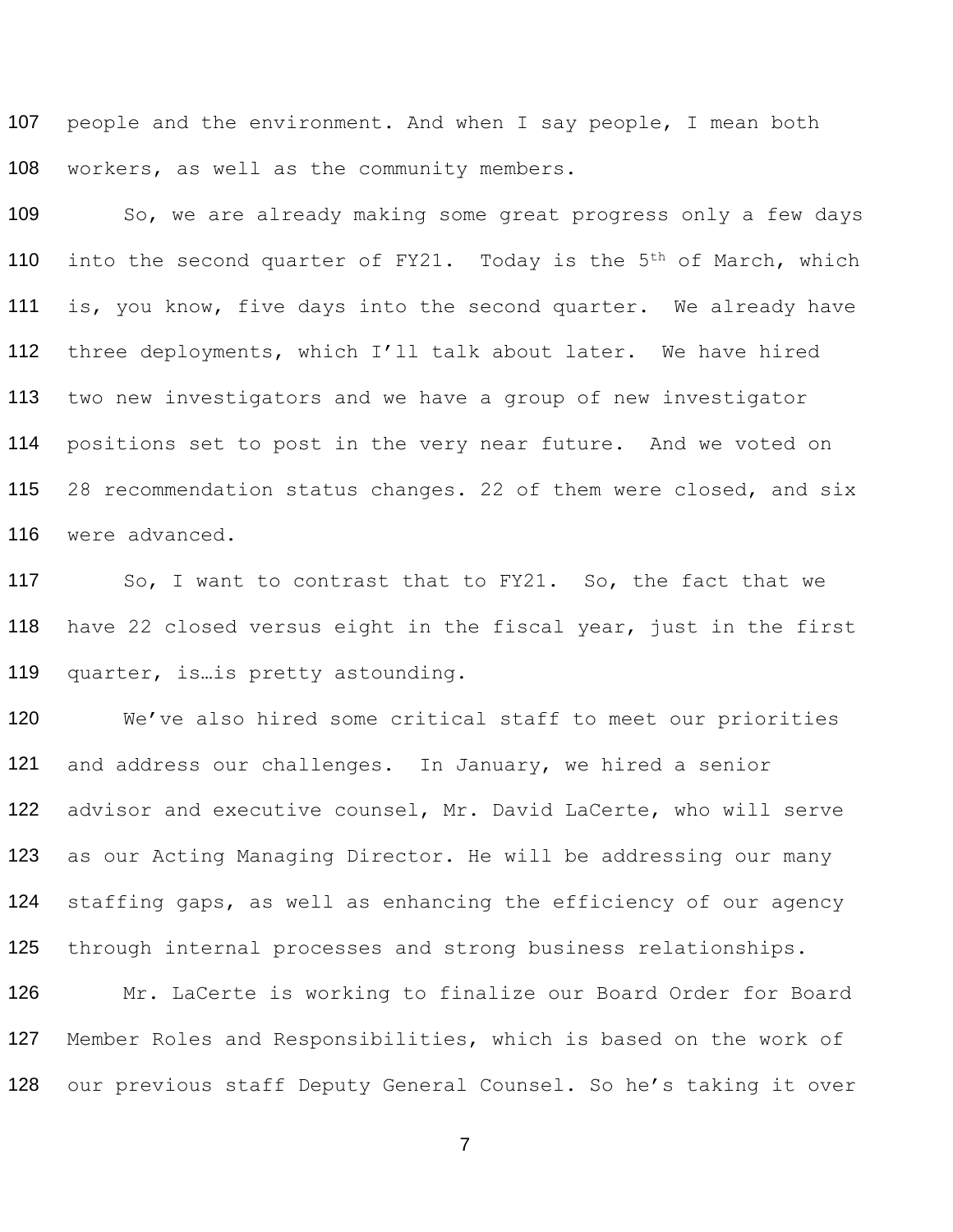129 130 the finish line. It's not a new product. He's just taking it to the finish line, as I promised last fall.

131 132 133 134 135 136 137 138 In November we hired a senior advisor, Mr. Bruce Walker, to serve as our government liaison, to manage and integrate our communications and stakeholder relations, and to enhance our relationships with our federal counterparts. And we can already see the benefit he brings through our three press releases during the deployment to Foundation Food Groups in Atlanta last month as well as our press release with an update of facts from the Belle, West Virginia deployment in late November.

139 140 Mr. Walker is also leading our agency responses to an ongoing GAO Engagement on Chemical Facilities and Climate Change. 141 So what can we expect, or what can you expect, from the CSB 142 moving forward? And the types of things that I've presented so 143 far are not new…is not new information. Our priorities are the 144 same as I presented last July and September--our challenges, 145 what we're dealing with, and our commitments moving forward. And 146 147 148 I would…I would say that about the transparency and communication that you should expect that I've already communicated and want you to hear and believe.

149 You've already seen our focus on more frequent updates to 150 recent events, as just mentioned. As Chairman, I intend to ensure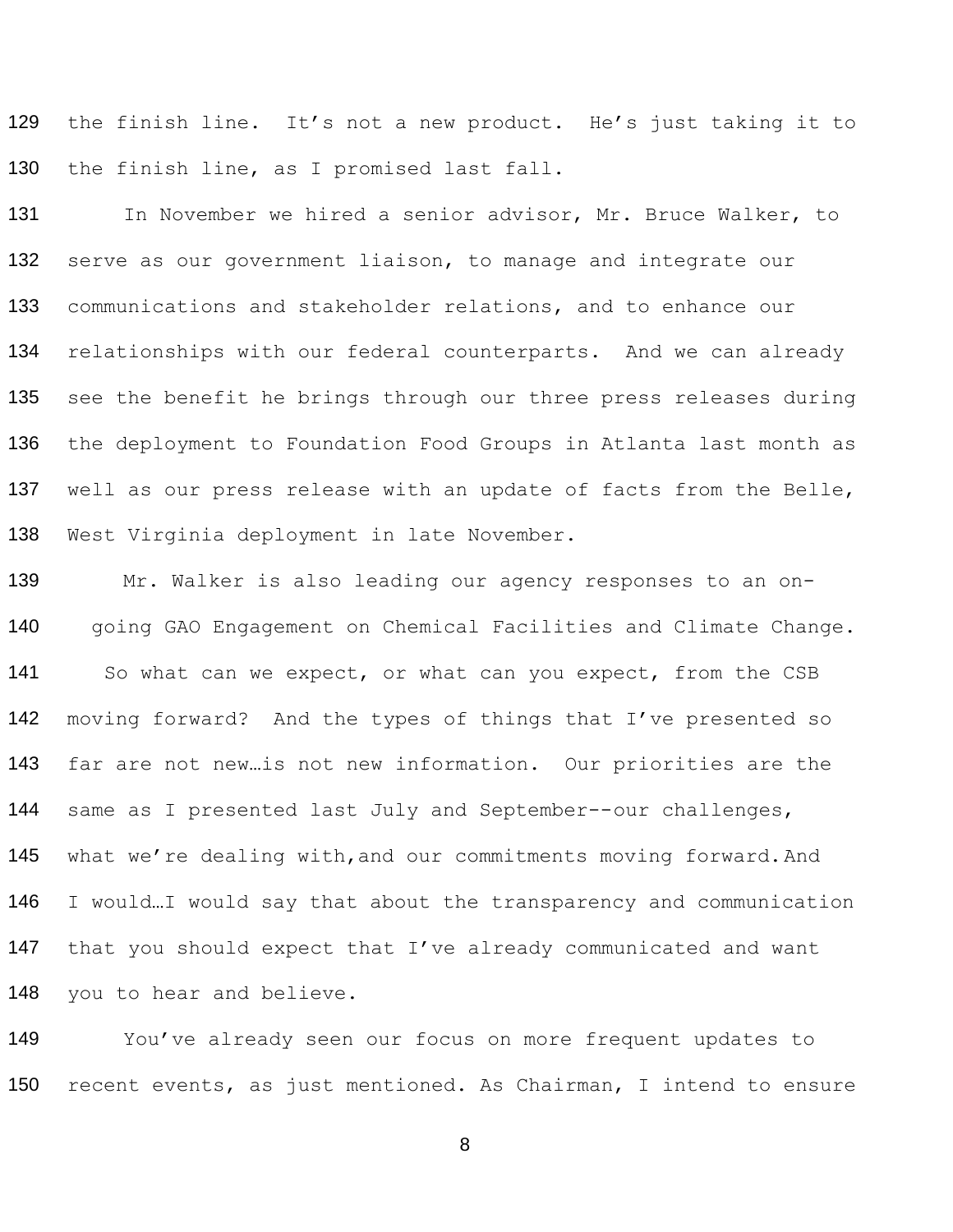151 152 that all our investigations receive timely updates to inform workers and communities of our activities.

153 154 155 156 157 158 So, as the board member on scene for the deployment to the recent incident in Gainesville, Georgia, which is outside Atlanta, I was able to gain insight first-hand to the impact this particular incident had on the local workforce and their families and friends, and their interest in working towards a higher degree of community and worker safety.

159 160 161 162 163 164 165 166 167 Transparency and communication also include public meetings during the release of Community Updates. And to the extent possible with COVID, these meetings will be held live in the impacted communities. We will also hold Board Meetings for the closure of investigations, which will allow our investigative team to walk through the facts and analysis and how they arrived at their conclusions and recommendations. And will also provide for transparency into how the Board arrived at its assessments and decisions.

168 169 170 171 I also want to refer everyone to CSB.gov for recent Board activities and the status of investigations. When going online, you'll notice that since joining, the CSB has advanced 37 notations, all of which are posted on our website. You'll see 172 that the CSB is moving forward with recommendation status changes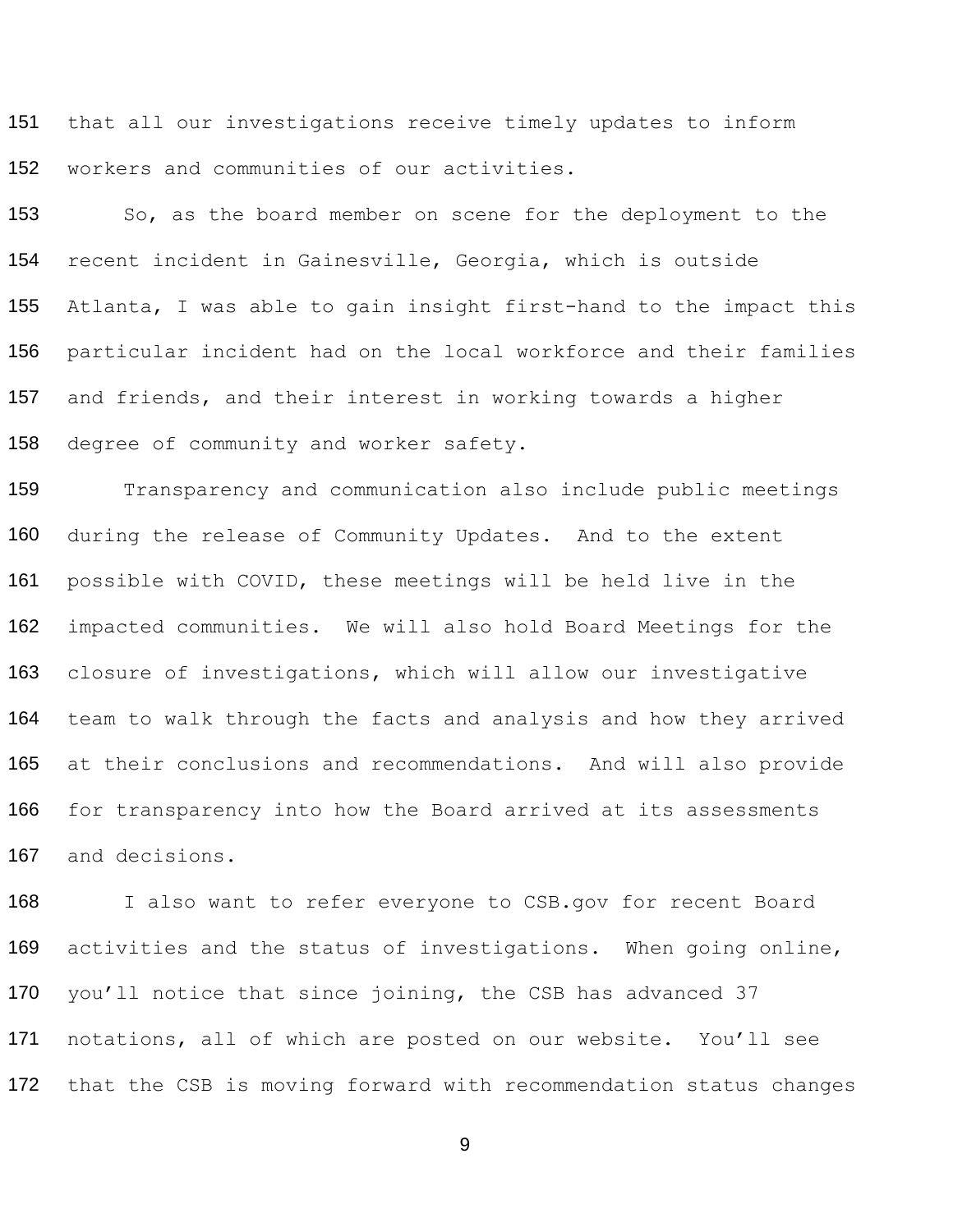173 extremely quickly. When I started at the agency, we had 144 open recommendations. That was at the end of April of last year. To 175 date, we have closed on 26 safety recommendations, and are down to a total of 118 open. And I'll…I'll steal a line from our Manager of our…Director of Recommendations. We have an all-time high of 86% closure rate for our safety recommendations across the board.

180 The largest contributors to delays in the closure are the fact that some recommendations were not accepted and some of them 182 require a development and implementation of regulatory standards, which takes a long time, as we know.

 The CSB has also posted investigation information pages for each of its 19 open investigations.

186 So I'll close by reviewing three new deployments since our last public meeting in October.

 Most recent is our deployment to an incident involving a 189 release of liquid nitrogen at Foundation Food Groups, a poultry 190 processing plant in Gainesville, Georgia, on January 28<sup>th</sup> of this year. The incident resulted in six fatalities and multiple injuries. And you can find several updates at csb.gov under the Foundation Foods Investigation Information page. We did one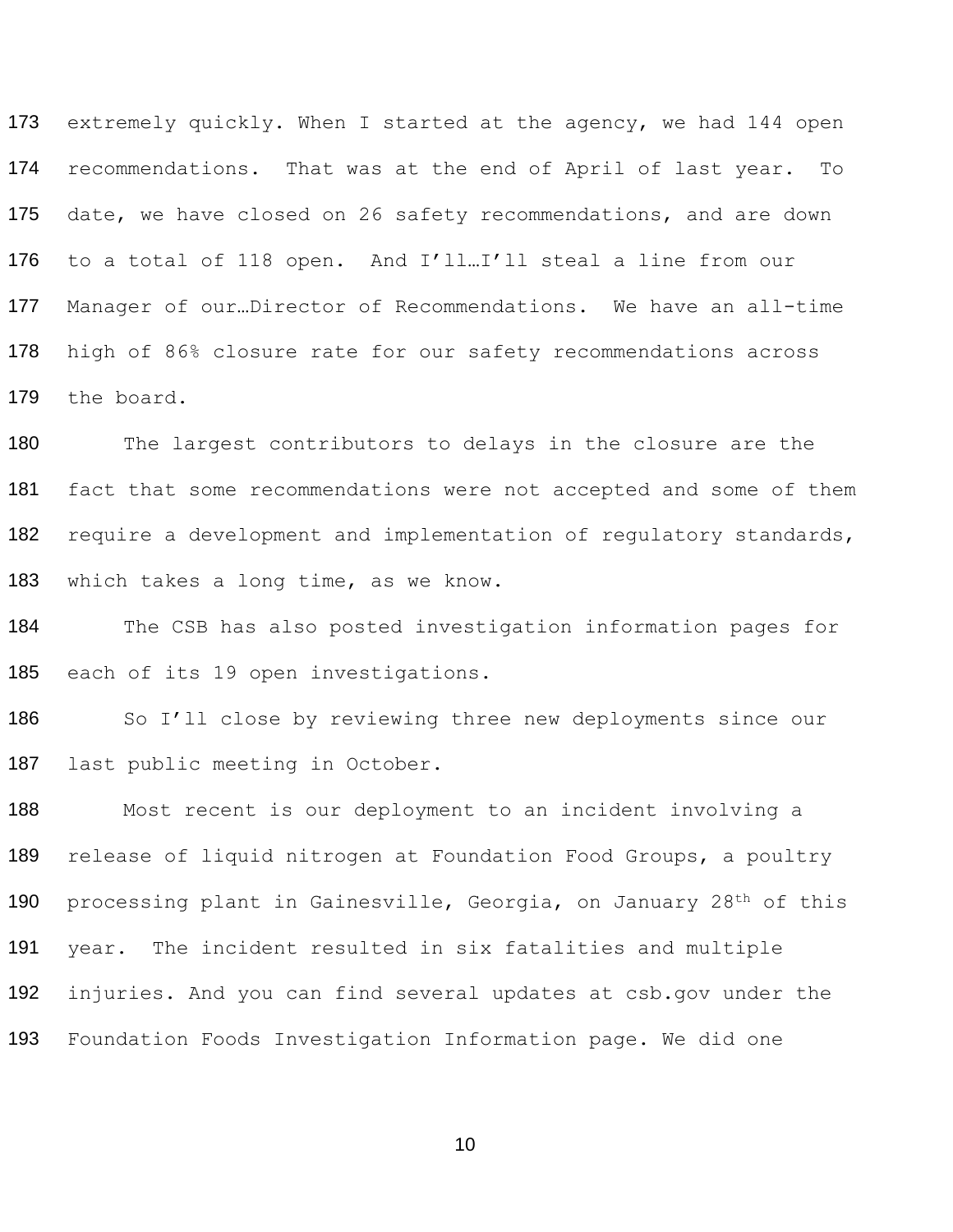visual press briefing and we provided two informational press updates.

196 The CSB also deployed to an explosion at Optima Chemical LLC in Belle, West Virginia, on December 8 of 2020. The incident led to one fatality and two injuries, as well as a shelter-in-place for community members within a two-mile radius of the facility. We recently released an update on this investigation and plan to have more information available in the very near future.

 Finally, the CSB deployed to an incident at the Wacker Polysilicon North America facility in Charleston, Tennessee, on November 13th, 2020, involving a release of hydrochloric acid. Seven workers were exposed. One of the workers was fatally injured and three other workers sustained serious injuries.

207 I want to reiterate that the time that our agency spends on the ground in incident investigation does not account for the 209 impact that it has upon the community, to include the workers and the family members and friends.

211 I'll now turn to the meeting...turn the meeting over to Director Klejst, Director of Investigations and Recommendations, and his team of investigative and recommendations experts to let you know about staff products that are currently in review by the Board, to provide a status update of the Incident Reporting Rule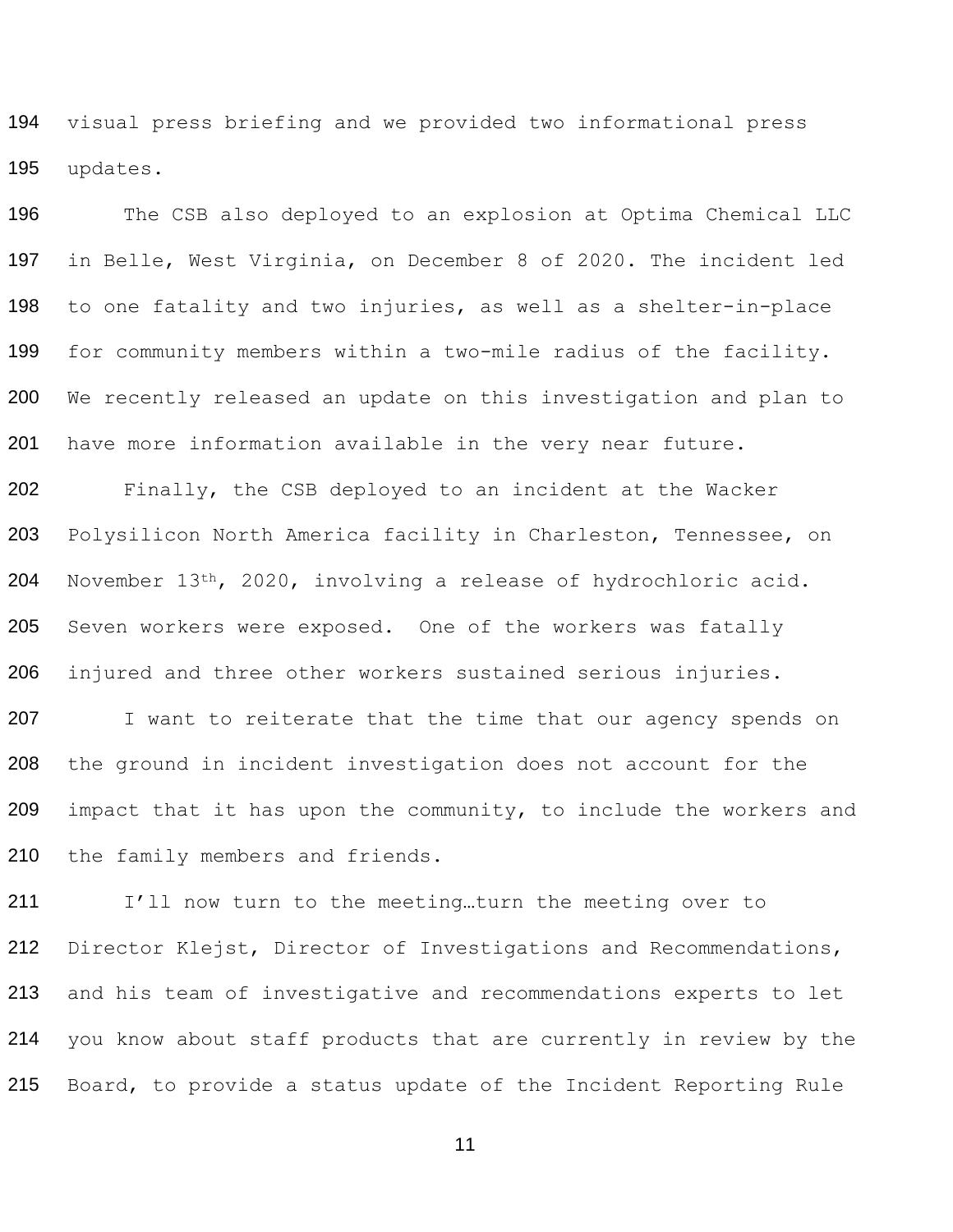Guidance, and highlight five of the many safety recommendations we've recently brought to closure since our previous meeting. Director Klejst.

 DIRECTOR KLEJST: Thank you, Chairman Lemos. The Office of Recommendations is working to finalize the evaluation of the next group of 18 responses received from recommendation recipients. Staff's proposed action for the Board's consideration will be completed within the next several weeks.

 The Office of Investigations completed a draft report, prepared on the CSB's investigation of the incident that occurred on October 26, 2019, at the Aghorn Operating facility in Odessa, Texas. After a Board review is complete, and Board comments are addressed to the satisfaction, a public Board Meeting will be convened to share the outcome of the investigation.

230 The CSB's Accidental Release Reporting Rule went into effect 231 on March 23<sup>rd</sup> of 2020. Over the past year, the agency received 232 over 12 submissions from organizations requesting quidance on the application of the reporting rule.

 Staff from the Office of General Counsel and the Office of Investigations reviewed the submissions and prepared a guidance document that can be used by organizations to assist them in 237 determining if an event qualifies as a reportable event under the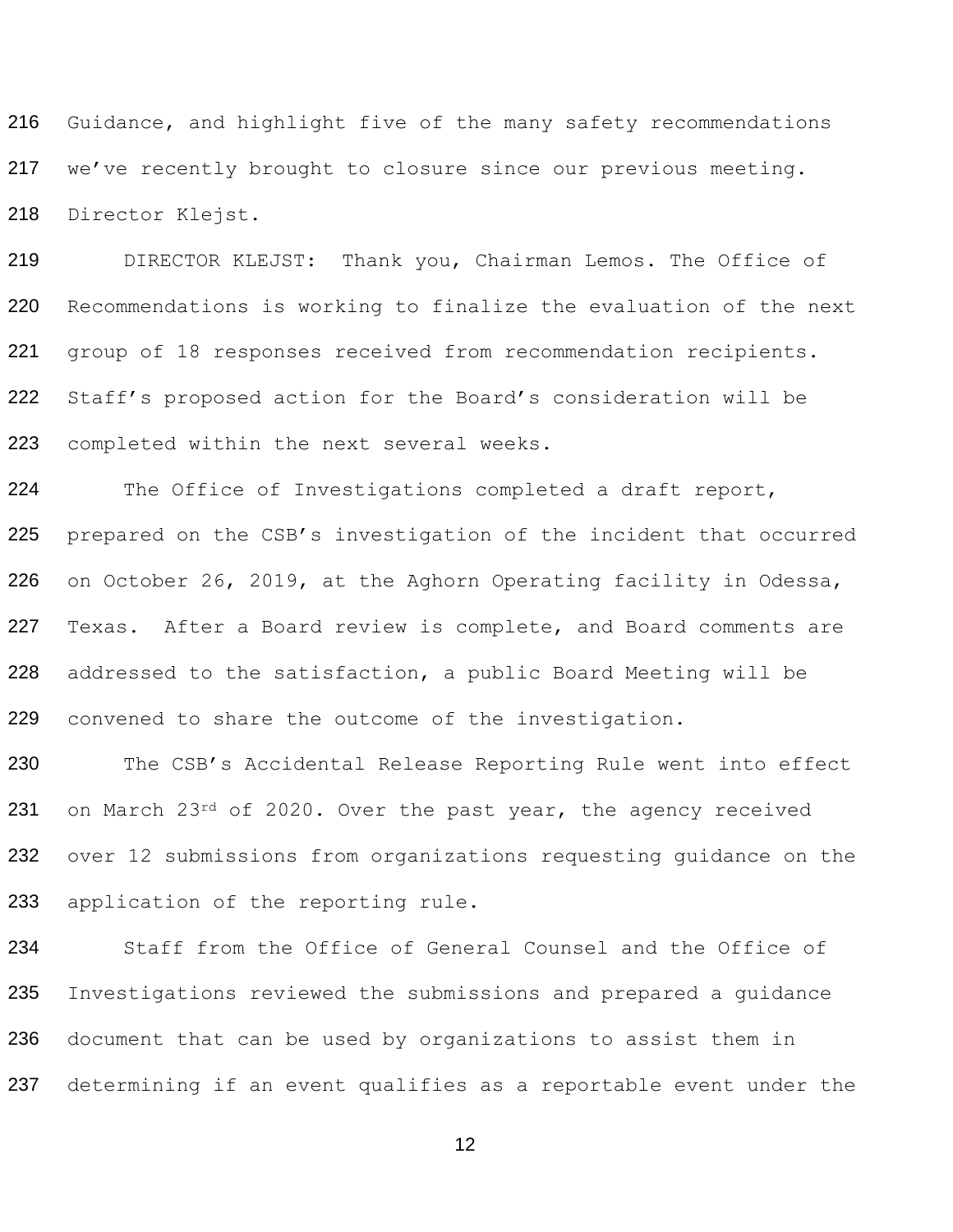reporting rule. The document is in final staff…in final staff review phase, and we look forward to providing this guidance to the community.

241 I'll now turn it over to our Director of Recommendations, 242 Mr. Chuck Barbee, to present five of the recently closed safety recommendations we'd like to highlight at this meeting. Director Barbee.

 DIRECTOR BARBEE: Thank you, Executive Director Klejst. The first two recommendations we will highlight come from 247 the CSB's Chevron Refinery fire investigation. One of those was to Chevron and the other was to API. And here's the incident brief.

 On August 6, 2012, the Chevron Refinery in Richmond, California, experienced a catastrophic pipe failure in a crude 252 unit, causing the release of flammable hydrocarbon process fluid, which partially vaporized into a large cloud. 19 Chevron employees engulfed by the vapor cloud escaped, narrowly avoiding serious injury. The ignition and subsequent continued burning of the hydrocarbon process fluid resulted in a large plume of unknown particulates and vapor. Approximately 15,000 people from the surrounding area sought medical treatment in the weeks following the incident.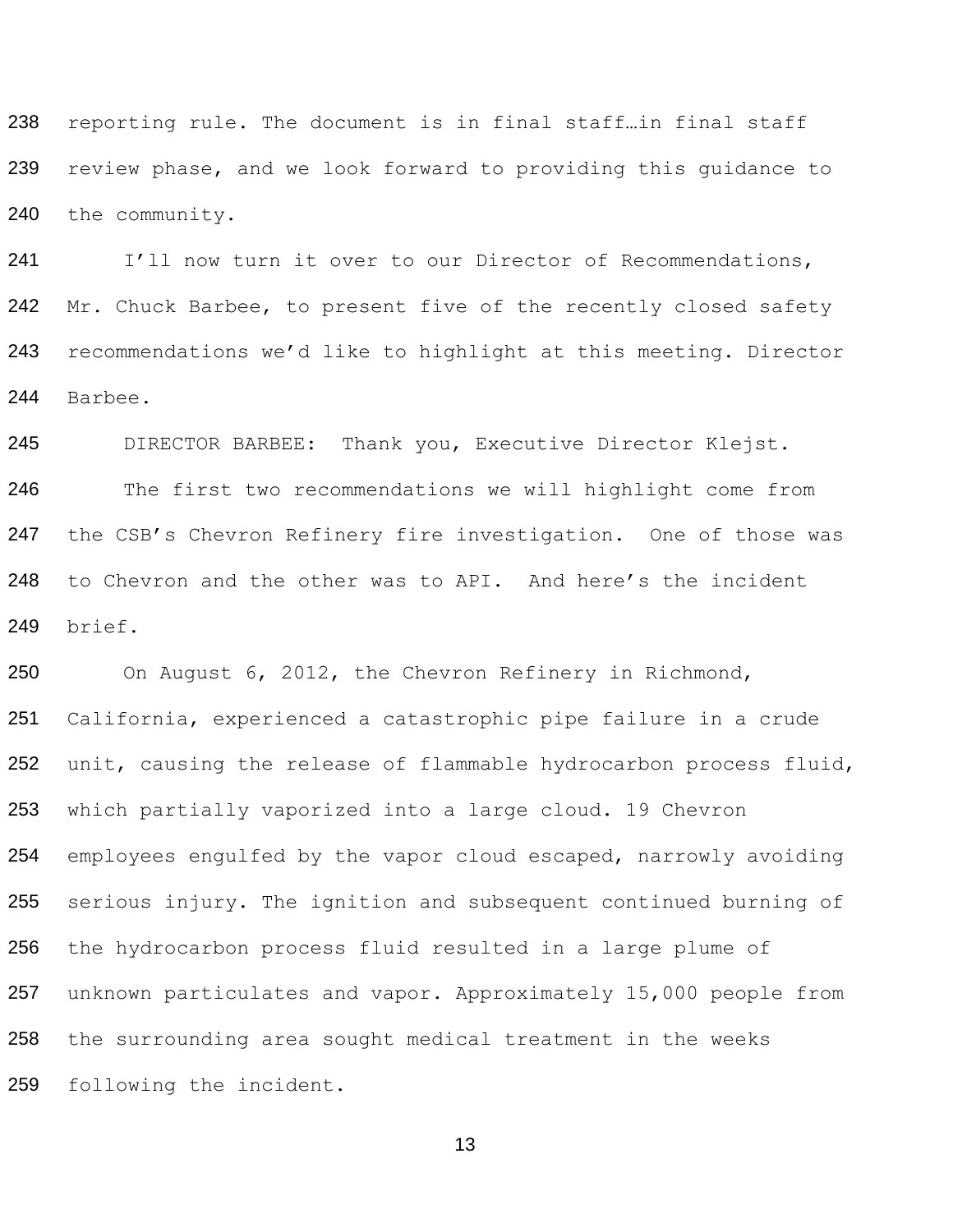The U.S. Chemical Safety and Hazard Investigation Board's investigation found that the pipe failure was caused by sulfidation corrosion, a damage mechanism that causes piping walls to thin over time. The CSB found multiple reasons for the failure to detect this serious damage.

265 As a result of this incident, the CSB issued 37 recommendations and two of those were urgent. We'll first discuss the Urgent Recommendation made to Chevron. From this investigation, we issued Chevron five recommendations. And the two that were urgent are to Chevron. And as a result actually of this one being closed, all of them are now closed.

 This recommendation is Number 2012-3-I-CA, Urgent Rec Number 2. And it says at all California Chevron U.S. refineries, report 273 leading and lagging process safety indicators, such as the action item completion status…status of recommendations from damage mechanism hazard reviews, to the federal, state, and local 276 regulatory agencies that have chemical release prevention authority.

278 Here's what Chevron did, okay. Pursuant to the newly adopted California process safety management regulations that became effective on October 1, 2017, refineries must develop,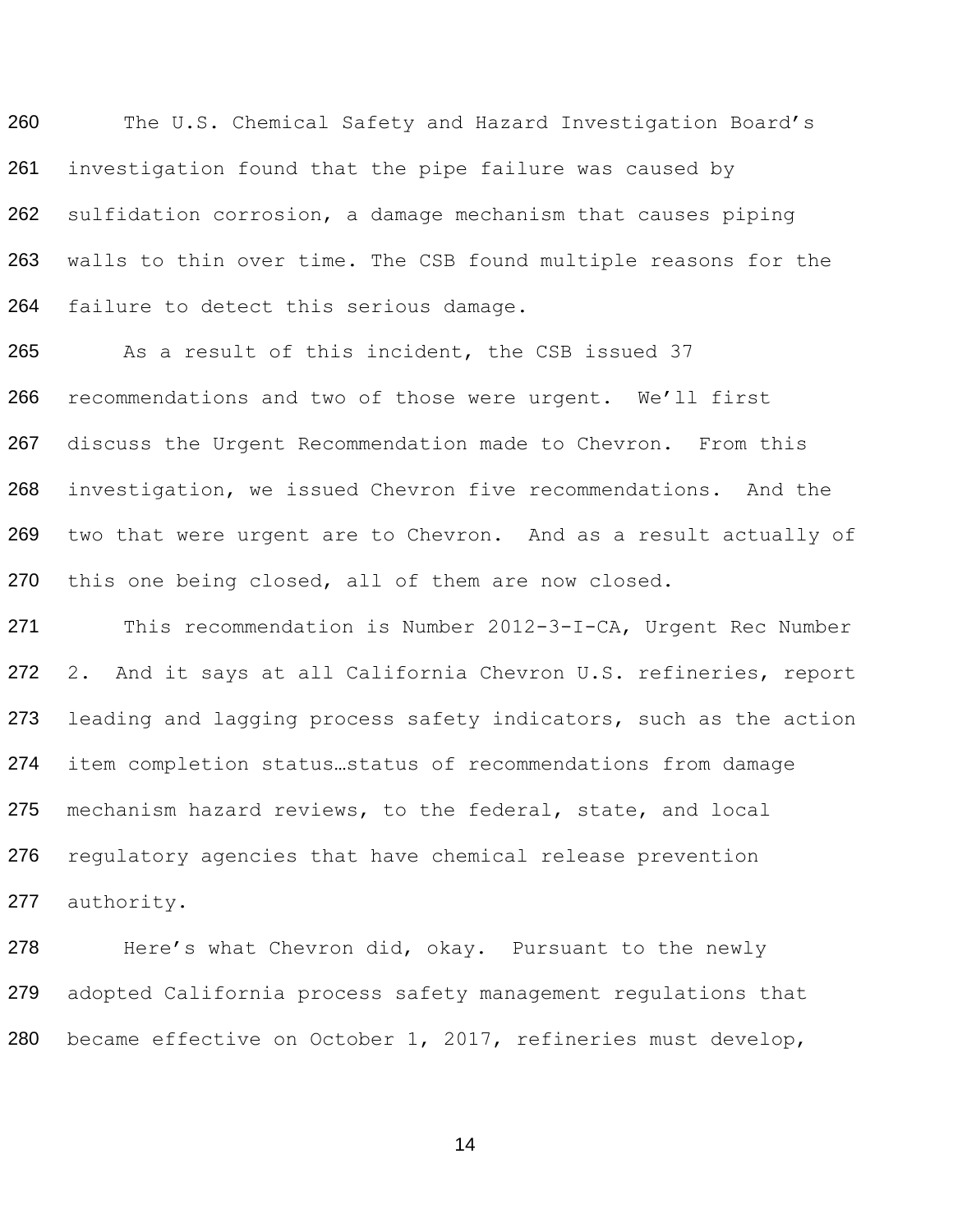281 282 implement, and maintain an effective program to track and document process safety performance indicators.

283 284 285 286 287 Chevron USA currently reports leading and lagging indicators…or process safety indicator data for its Richmond refinery to Contra Costa Health Services, as required by the City of Richmond and the Contra Costa County Industrial Safety Ordinance.

288 289 290 291 292 In addition, newly adopted California Accidental Release Prevention Program Regulations, called "CalARP," require all of California's covered facilities, which include the Chevron Richmond and El Segundo refineries, to report process safety indicators for the previous calendar year by June 30th.

293 294 295 296 297 298 299 300 301 Chevron USA informed the CSB that on June 30th of 2019, the Chevron Richmond refinery provided leading and lagging process safety indicator data to its Unified Program Agency and to Cal/OES on June 28th, 2019. An updated version was sent to both agencies on May 11th, 2020. The Chevron El Segundo refinery provided its leading and lagging process safety indicator data to its Unified Program Agency and to Cal/OSHA on June 26th, 2019. As a result, on January  $20^{th}$ ,  $2021$ , the Board voted to change the status of this recommendation to "Closed – Acceptable

302 Alternative Action". The sole reason it was "Acceptable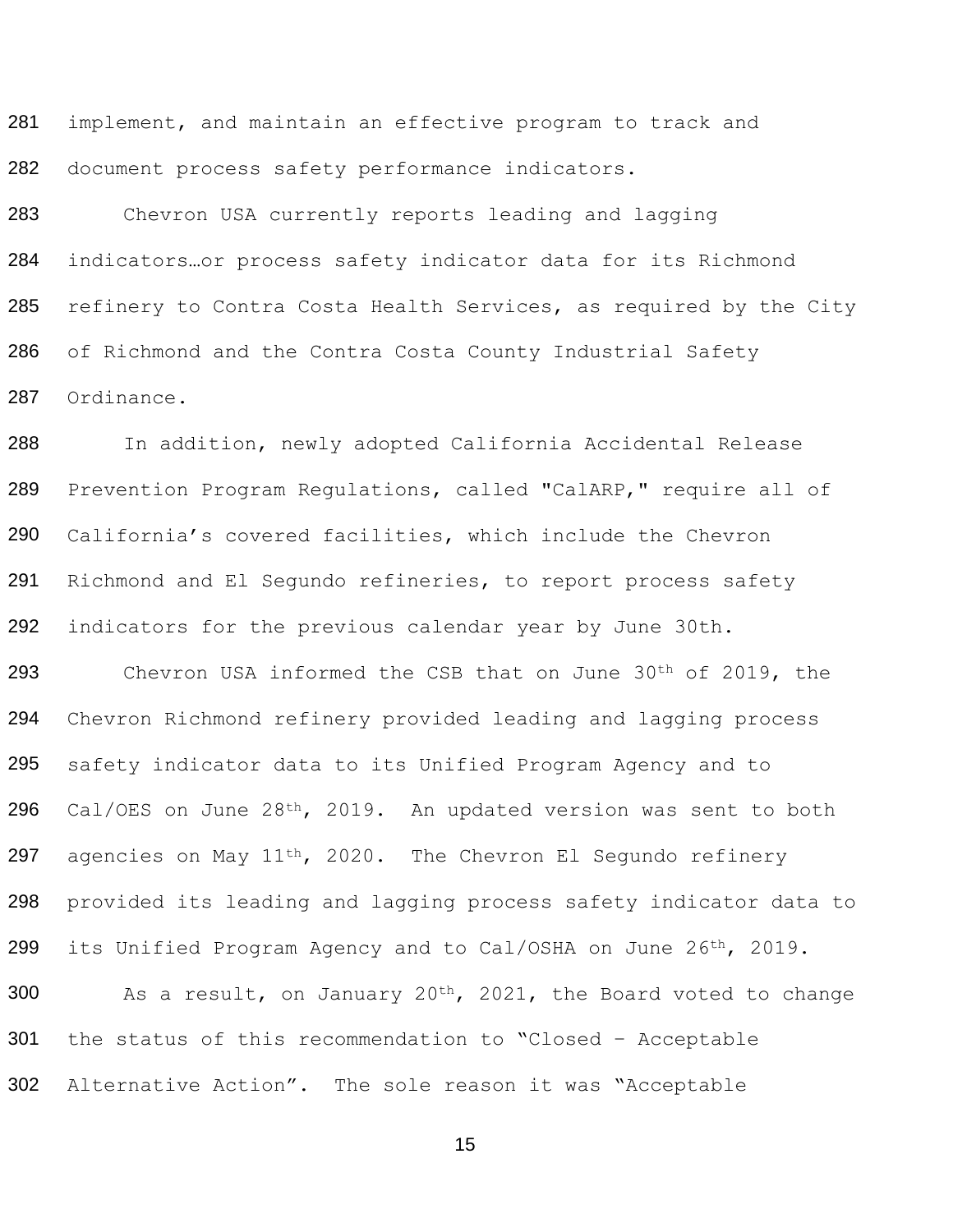303 304 305 306 307 Alternative Action" instead of "Acceptable Action" was that, under normal circumstances, Cal/OSHA only reviews process safety indicator data when they conduct a Program Quality Verification inspection, and they have not yet scheduled one. And that was the only reason.

308 309 310 CHAIR LEMOS: So, thank you so much, Director Barbee. A question. What types of process safety indicators do petroleum refineries provide to their local unified program agency?

311 312 313 314 315 DIRECTOR BARBEE: Ah, that's a good question. The newly adopted California Accidental Release Prevention Program, or CalARP regulations, require all of California's covered facilities, including refineries, to report the following process safety indicators annually:

316 317 318 319 320 321 322 323 1, past due inspections for piping and pressure vessels. 2, past due process hazard analysis corrective actions and seismic corrective actions. 3, past due incident investigation corrective actions for major incidents. 4, the number of major incidents that have occurred since the updated regulations were passed. 5, the number of temporary piping and equipment repairs installed on hydrocarbon and high energy utility systems that are past their date of replacement with a permanent repair and the 324 total number of temporary piping and equipment repairs installed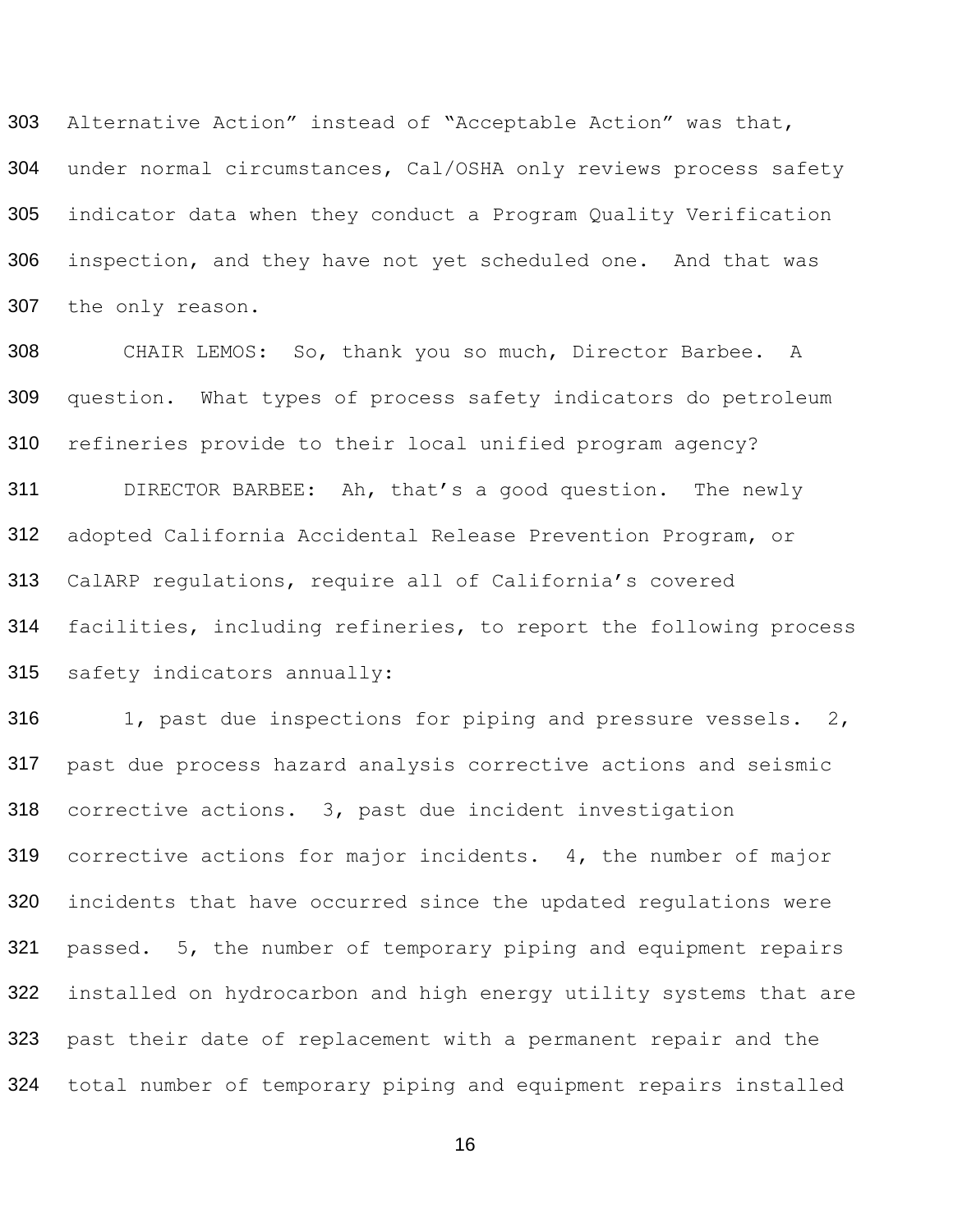325 326 327 328 on hydrocarbon and high energy utility systems. And 6, sitespecific indicators, consisting of activities and other events that are measured in order to evaluate the performance of process safety systems for the purpose of continuous improvement.

329 330 331 CHAIR LEMOS: So, another question for you, Director Barbee. When California petroleum refineries submit their indicator data to their local unified program agency, is this information

332 publicly available?

333 334 335 336 337 338 339 DIRECTOR BARBEE: Yes, it is. Data is available from every refinery on the California Governor's Office of Emergency Services website. In addition, Contra Costa County's website contains annual process safety performance indicator data for four refineries located in Contra Costa County. These are Chevron Richmond Refinery, Marathon, Phillips 66 Rodeo Refinery, and PBF Energy.

340 341 342 Now we'll move on to a recommendation to API for this same incident. As a result of this incident, we issued API six recommendations and this one is specific to R26.

343 344 345 It says, "Revise API RP 939-C," which is the "Guidelines for Avoiding Sulfidation Corrosion Failures in Oil Refineries to establish minimum requirements for preventing catastrophic 346 rupture of low-silicon carbon steel piping. At a minimum: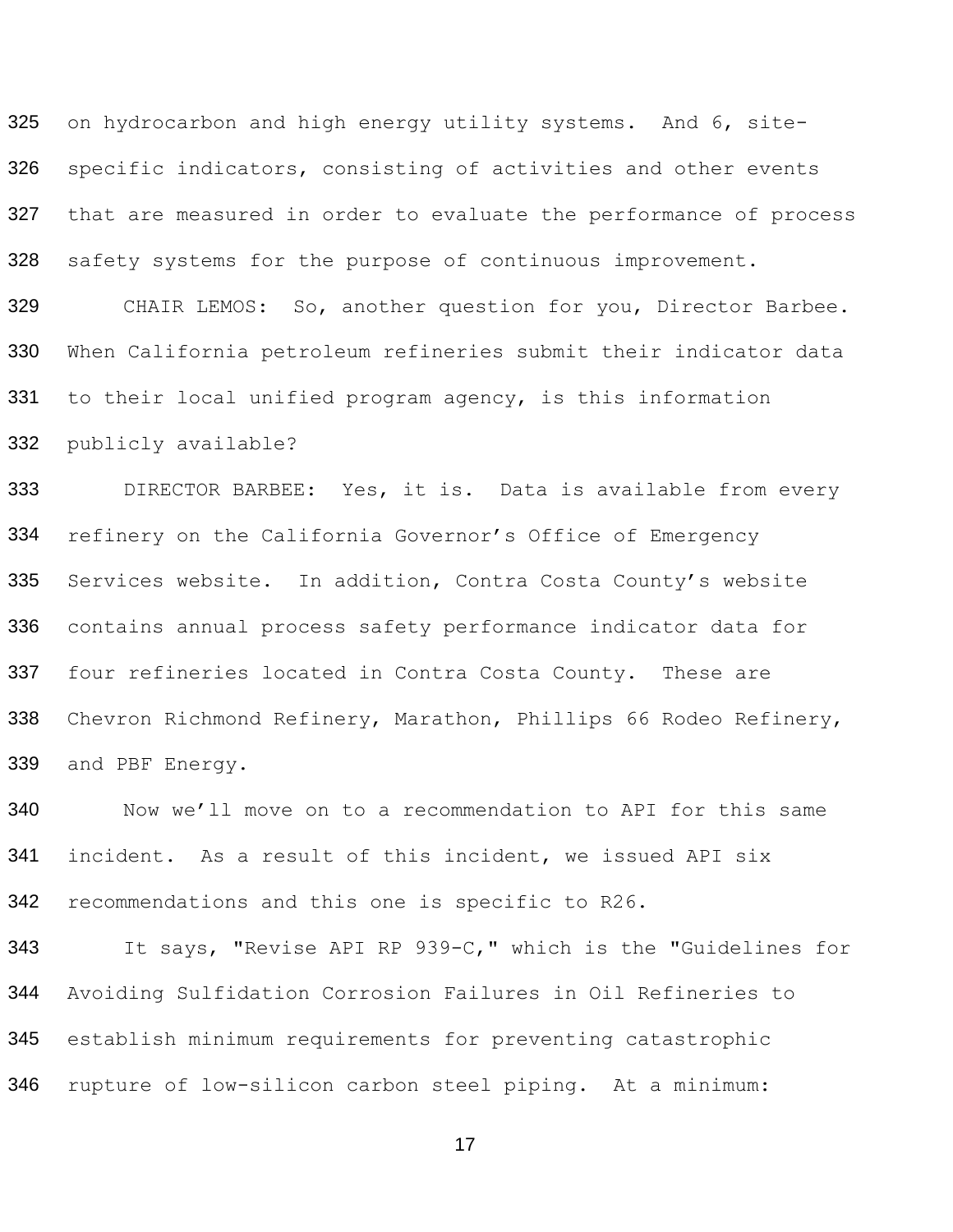347 348 349 350 351 352 353 354 355 356 357 358 359 360 361 362 363 364 365 a.Require users to identify carbon steel piping circuits susceptible to sulfidation corrosion that may contain lowsilicon components. These circuits have the potential to contain carbon steel components that were not manufactured to the American Society for Testing and Materials (ASTM) A106 specification and may contain less than .10 weight percent silicon content. b. For piping circuits contained to meet the specifications detailed in [R26(a)], require users to either (1) enact a program to inspect every component within the piping circuit once, known as [a] 100% component inspection (per the requirements established pursuant to recommendation [R28(c)]), or (2) replace the identified at-risk carbon steel piping with a steel alloy that is more resistant to sulfidation corrosion." And "c. If low-silicone components or components with accelerated corrosion are identified in a carbon steel piping circuit meeting the specifications detailed in [R26(a)], require designation of these components as permanent Condition Monitoring Locations" [or] (CMLs) [under the piping components…or] until the piping components [are com…]are replaced."

366 367 Excuse me. That was a long recommendation. Alright. Now, in this case, API addressed all the issues raised by the CSB 368 recommendation, but they tend…they retained the typical "should"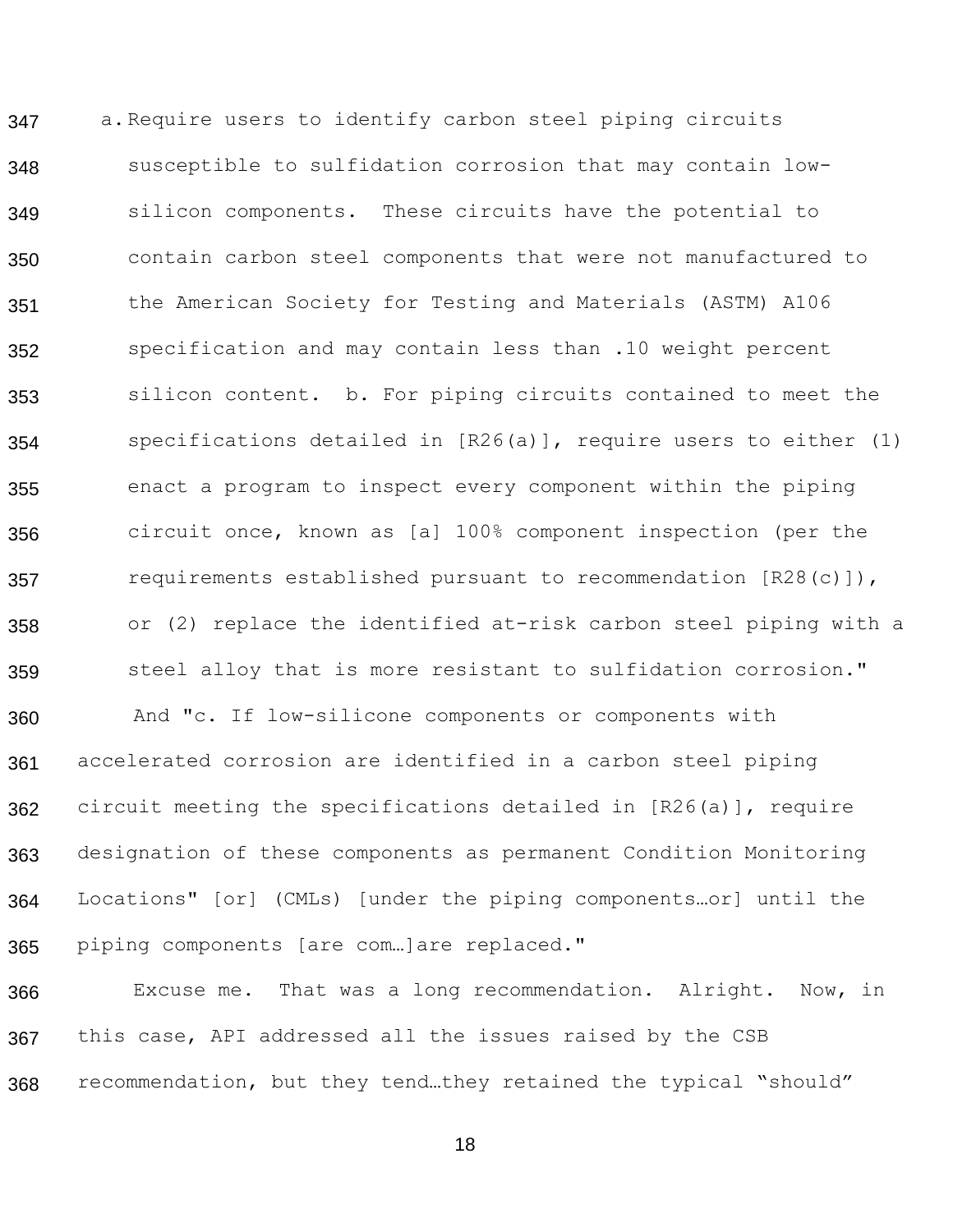369 370 371 372 language associated with its recommended practice guidance documents. As such, on January 20<sup>th</sup>, 2021, the Board voted to change the status of this recommendation to "Closed, Acceptable Alternative Action".

373 374 375 CHAIR LEMOS: So, thank you so much, Director Barbee. Can you tell me how does API 939-Charlie address piping that has been identified as being susceptible to sulfidation corrosion?

376 377 378 379 380 381 DIRECTOR BARBEE: Ah. When low-silicone carbon steel piping components are identified, 939-Charlie relies on API 570, Piping Inspection Code, to manage their replacement. API 570 addresses requirements for piping inspection plans, inspection analysis and evaluation, performing remaining life calculations, and recommendations for repair and replacement.

382 383 384 By following API 570, effective company management systems should ensure that susceptible low-silicone carbon steel piping components are replaced before they fail.

385 386 387 388 CHAIR LEMOS: Great…great response, Director Barbee. One final question on this one. So why do we think this "should" language, which is…which is very policy-oriented…this "should" language is sufficient versus what the actual recommendation 389 language asked for?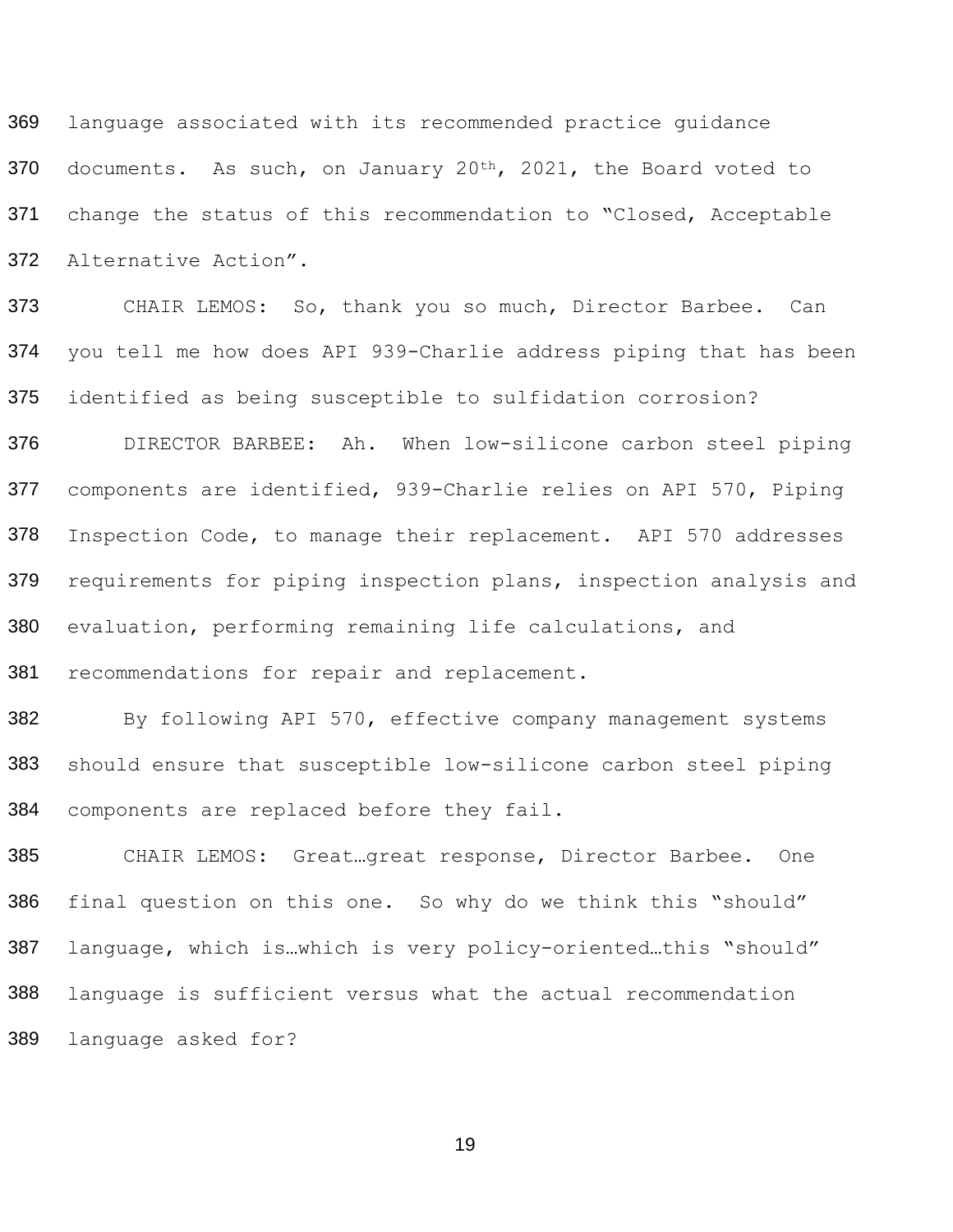390 DIRECTOR BARBEE: Ah. API 939-Charlie is a recommended 391 practice rather than a standard. Recommended practices generally 392 include recommendations rather than requirements. The CSB's 393 394 395 recommendation did not address turning this into a standard. And so the CSB is…is accepting that 939-Charlie includes "should" language instead of "shall" language.

396 397 398 399 400 401 However, this is not a hard rule. There are times that "shall" language is required and it's primarily for applicability issues, which is not the case with this recommended practice. The next two recommendations come from the CSB's BP America Refinery explosion investigation, which is also referred to as the BP Texas City investigation.

402 403 404 405 406 And here's what happened: On March 23rd, 2005, the BP Texas City refinery experienced severe explosions and fire in an isomerization unit (ISOM) and we're going to call that "ISOM" from here moving forward, that resulted in 15 deaths, 180 injuries, and significant monetary losses.

407 408 409 410 The accident was caused by the overfilling of a raffinate splitter tower during startup that, in turn, opened pressure relief devices and dumped flammable liquid into a blowdown drum with a stack that was open to the atmosphere. The flammable 411 liquid released from the stack exceeded the capacity of both the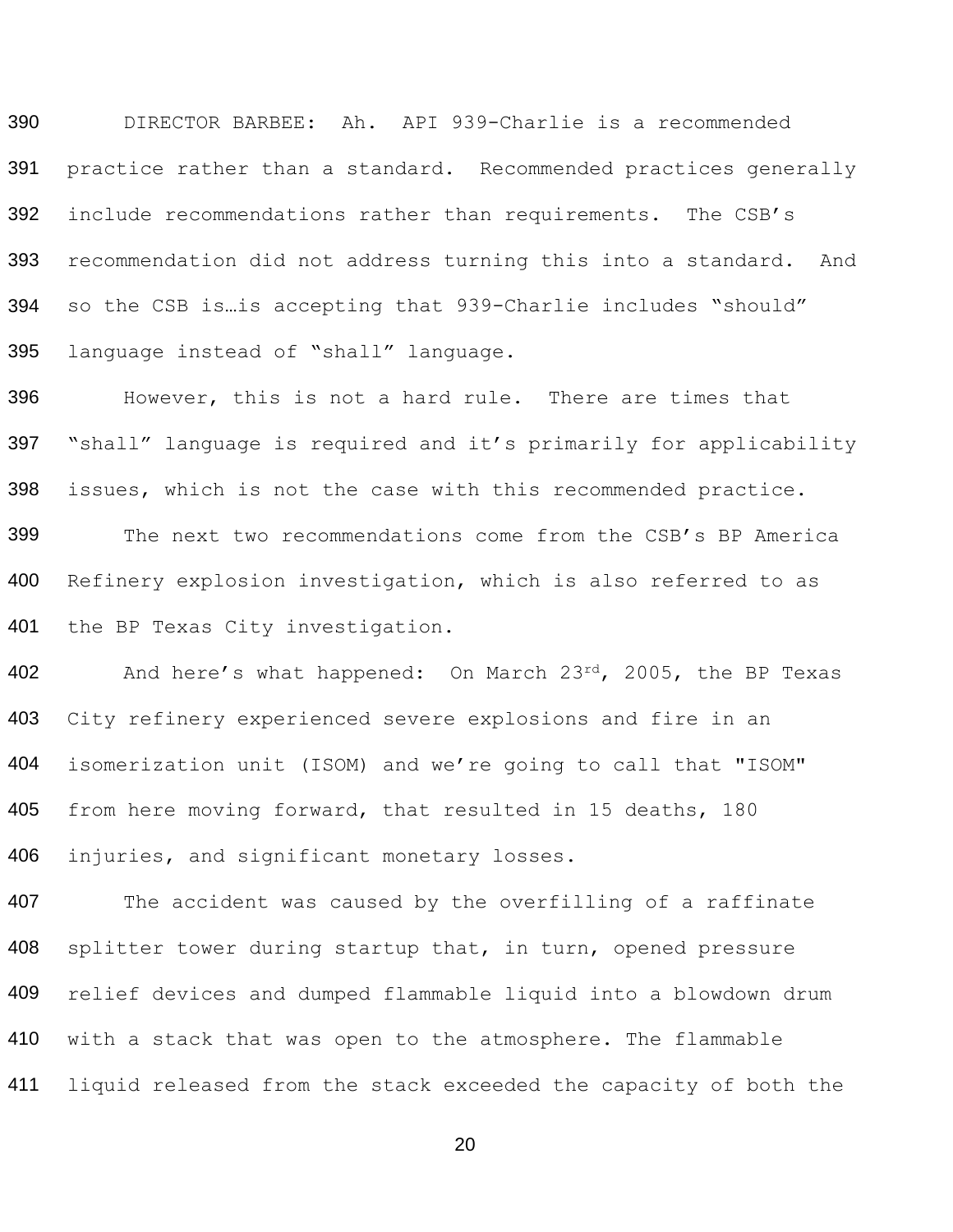blowdown drum and its stack and was released into the surrounding 413 area where it...where it ignited, resulting in the explosions and fire.

 The U.S. Chemical Safety and Hazard Investigation Board investigation found that the incident was caused by multiple technical, system, and organizational deficiencies, and the agency issued recommendations to various parties.

 Among the findings, the CSB investigation concluded that the ISOM operators were likely fatigued from working long hours over consecutive days during the turnaround of the unit prior to 422 startup. Additionally, the CSB found that there were no federal safety regulations, industry safety guidelines, or voluntary standards to manage and prevent fatigue as a risk factor.

 Now, as a result of this investigation, the CSB issued 26 recommendations, two of which were "urgent". The two 427 recommendation recipients we're going to talk about here are API and USW, United Steelworkers. So the CSB issued five recommendations to API, two of which were "urgent" and only one 430 of those remains open and that's a non-urgent one. And the CSB issued two recommendations to the United Steelworkers and only 432 one of them remains open.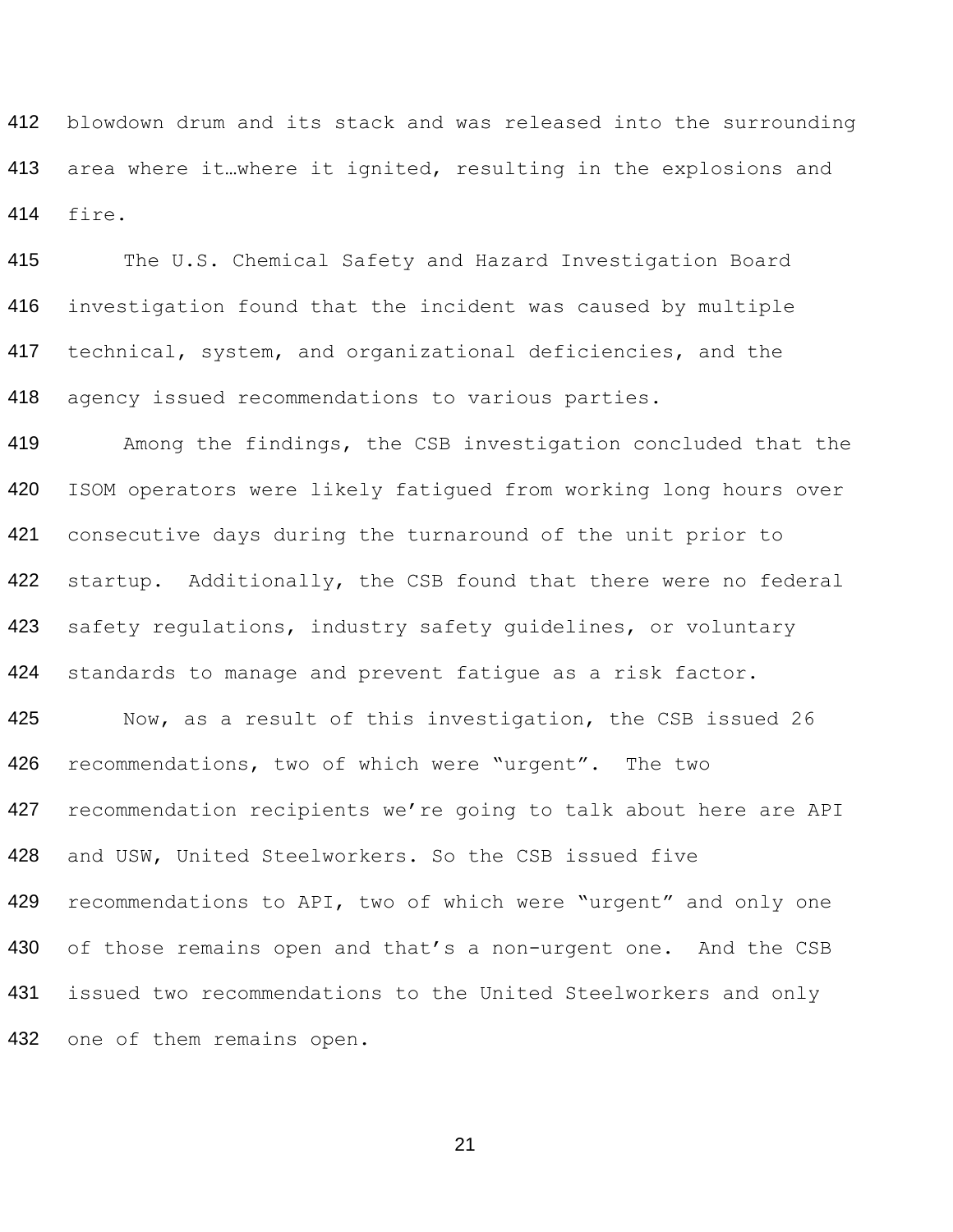433 434 435 The recommendation in this particular case is R7(a and b) and it refers to both these recommendation recipients together in that paragraph.

436 437 438 439 440 441 It says: "Work together"--and this is API and the United Steelworkers--"to develop two new consensus American National Standard Institute [or] (ANSI) standards. In the second standard, develop fatigue prevention guidelines for the refining and petrochemical industries that, at a minimum, limit hours and days of work and address shift work."

442 443 444 445 446 447 448 449 450 451 452 453 "In the development of each standard, ensure that the committees a. are accredited and conform to ANSI principles of openness, balance, due process, and consensus; [and] b. include representation of diverse sectors such as industry, labor, government, public interest and environmental organizations and experts from relevant scientific organizations and disciplines." Now, in this case, API is accredited by ANSI and developed the proposed Second Edition of Recommended Practice 755 in accordance with ANSI standards. API RP 755 met all the requirements of the recommendation specific to developing fatigue prevention guidelines and the API RP 755 Revision Committee had diverse representation by the following sectors: industry, 454 engineering, contractors, government, consultants, trade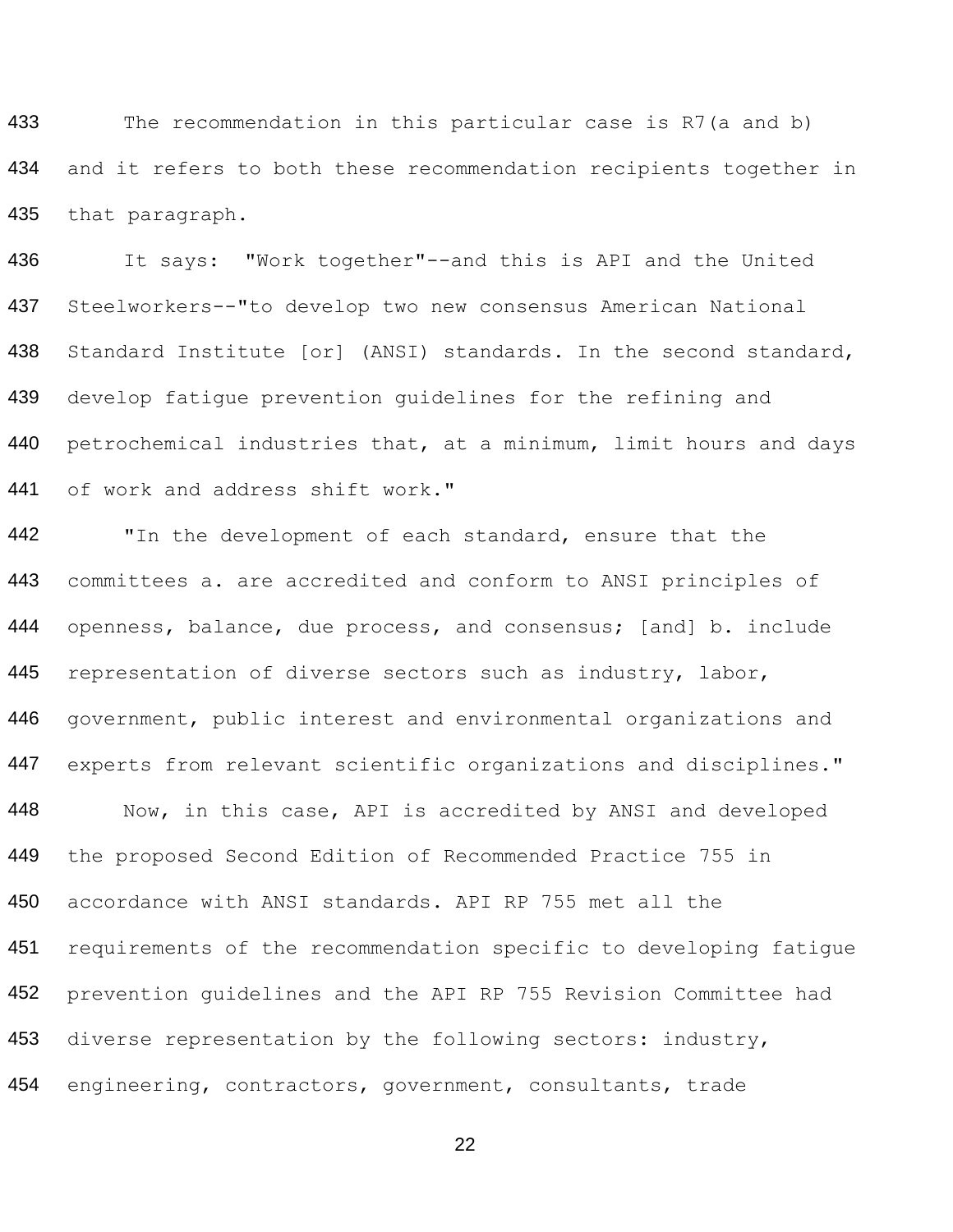455 associations, professional societies, labor, and others. And the 456 United Steelworkers was one of the participants in those API…or 457 RP 755 Revision Committee meetings. As a result, on January 20th, 458 459 460 2021, the Board voted to change the status of this recommendation to both API and the United Steelworkers to "Closed – Acceptable Action".

461 462 463 464 465 CHAIR LEMOS: Thank you so much, Director Barbee. I know this is a…a seminal incident investigation, for which the Chemical Safety Board is well known. Can you tell me what…what is it about this particular recommendation that was so groundbreaking, that we needed to highlight it today?

466 467 468 469 470 DIRECTOR BARBEE: Absolutely, Chairman Lemos. And, as you and I both come from the other investigative backgrounds, this was the first fatigue standard ever considered for the petroleum industry. It's just…it's ground-breaking. I cannot stress how major this was.

471 472 473 474 CHAIR LEMOS: I would agree with you. I've not…I've not seen any other fatigue standard in our industry, in the chemical industry, considered. Yet I see them throughout the other domains, to include aviation, rail, marine, etc. So I…I think 475 this is monumental.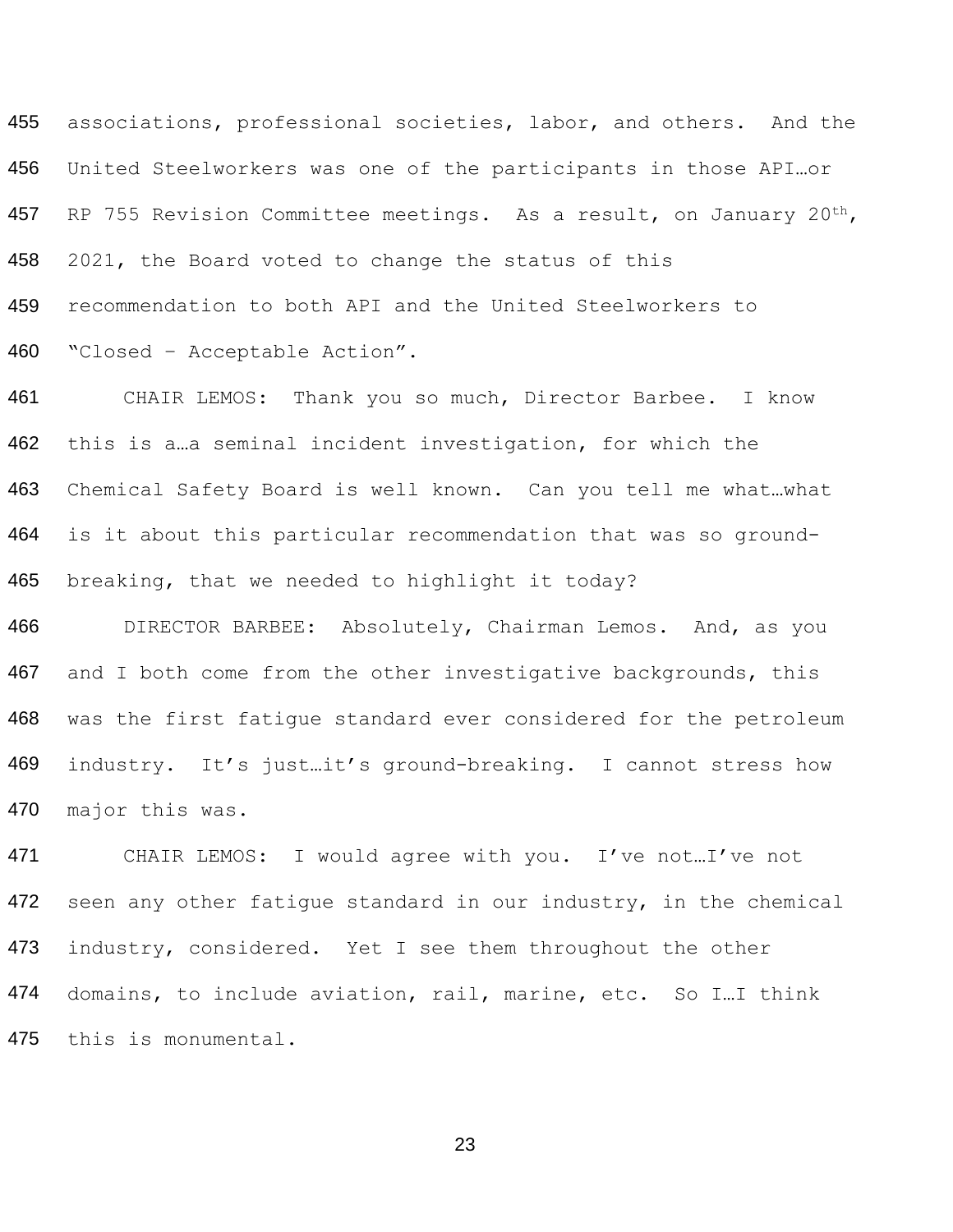476 477 My second question would be, why is part b. of this recommendation so important?

478 479 480 481 482 483 484 485 DIRECTOR BARBEE: Ah. This type of recommendation, in part …b. And it was basically to…to the United Steelworkers, saying that they need to participate in this. Like I say, this type of recommendation allows the CSB to directly influence who participates with the primary recommendation recipient in implementing a recommendation. And we're not bound by specific numbers, so we could have easily required several more additional participants.

486 487 488 489 490 491 This is important to keep in mind when developing or modifying consensus standards. ANSI requires a balance as to committee makeup and, you know, committee participation is voluntary. So it's important to remember that the CSB, like I say, it has the ability to influence that balance, when appropriate.

492 493 494 495 The last recommendation comes from the CSB's Caribbean Petroleum Refining tank explosion and fire investigation that will be presented by Senior Recommendations Specialist Mark Kaszniak of my staff. Mr. Kaszniak, please proceed with your 496 presentation.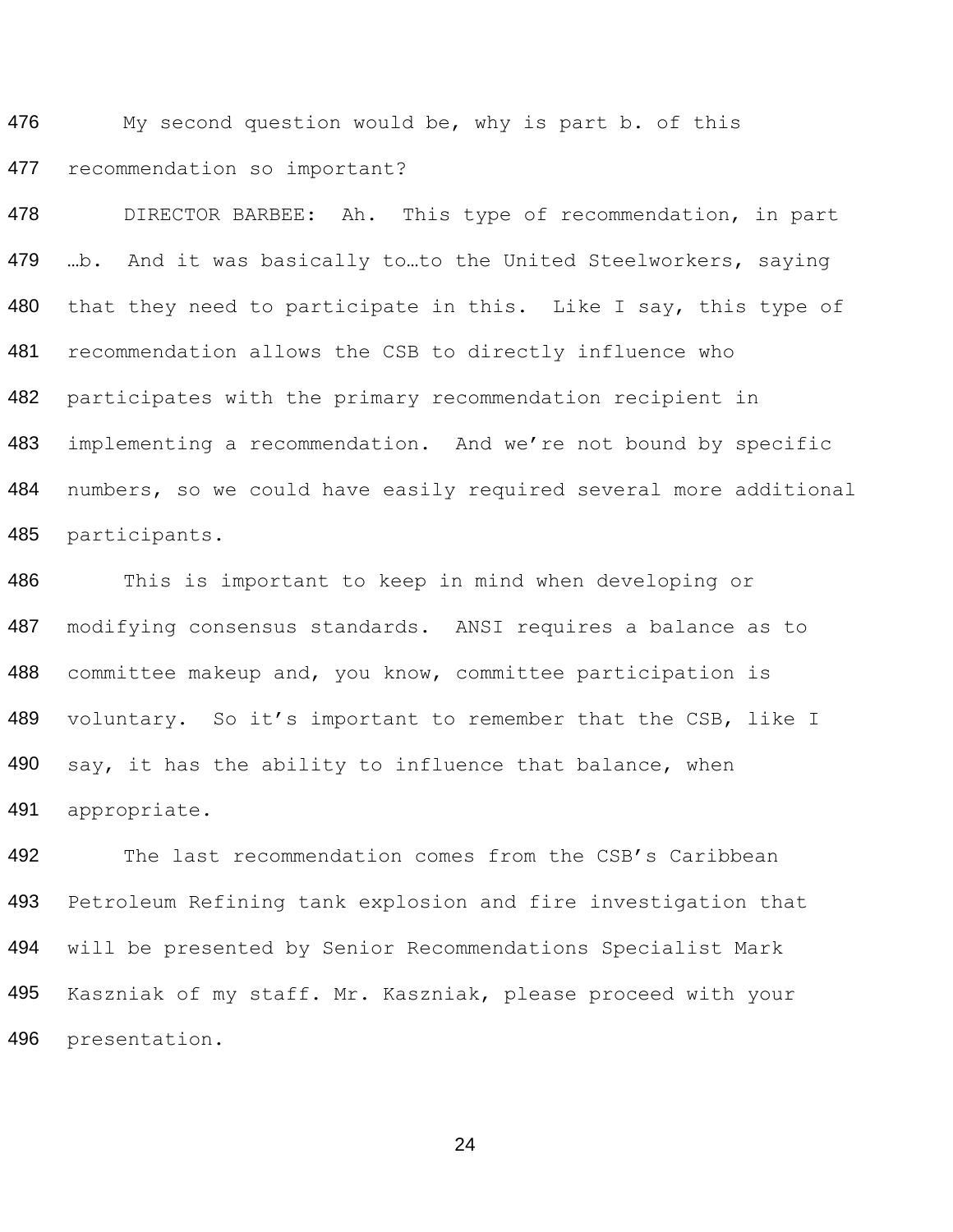497 498 499 500 501 502 503 504 SPECIALIST KASZNIAK: Thank you, Director Barbee. On October 23, 2009, explosions and fire occurred at the Caribbean Petroleum Corporation, commonly referred to as CAPECO, facility in Bayamon, Puerto Rico. While offloading the contents of the tanker ship, the CAPE BRUNY, into the CAPECO onshore tank farm, an estimated 200,000 gallons of gasoline overflowed from an aboveground storage tank into a secondary containment dike that had an open drain.

505 506 507 508 509 510 During the overflow, some of the gasoline, which sprayed from the tank's roof vents and hit the tank's wind girder as it fell, aerosolized, forming a large vapor cloud, estimated to encompass an area of about 107 acres, that subsequently ignited after reaching an ignition source in CAPECO's wastewater treatment facility.

511 512 513 514 515 516 The ensuing blast, multiple secondary explosions, and fire resulted in significant damage to 17 of 48 petroleum storage tanks on the site. The blast created a pressure wave that registered 2.9 on the Richter scale and damaged approximately 300 homes and businesses up to one-and-a-quarter miles away from the site.

517 Although there were no fatalities and only three people 518 experienced minor injuries offsite as a result of the initial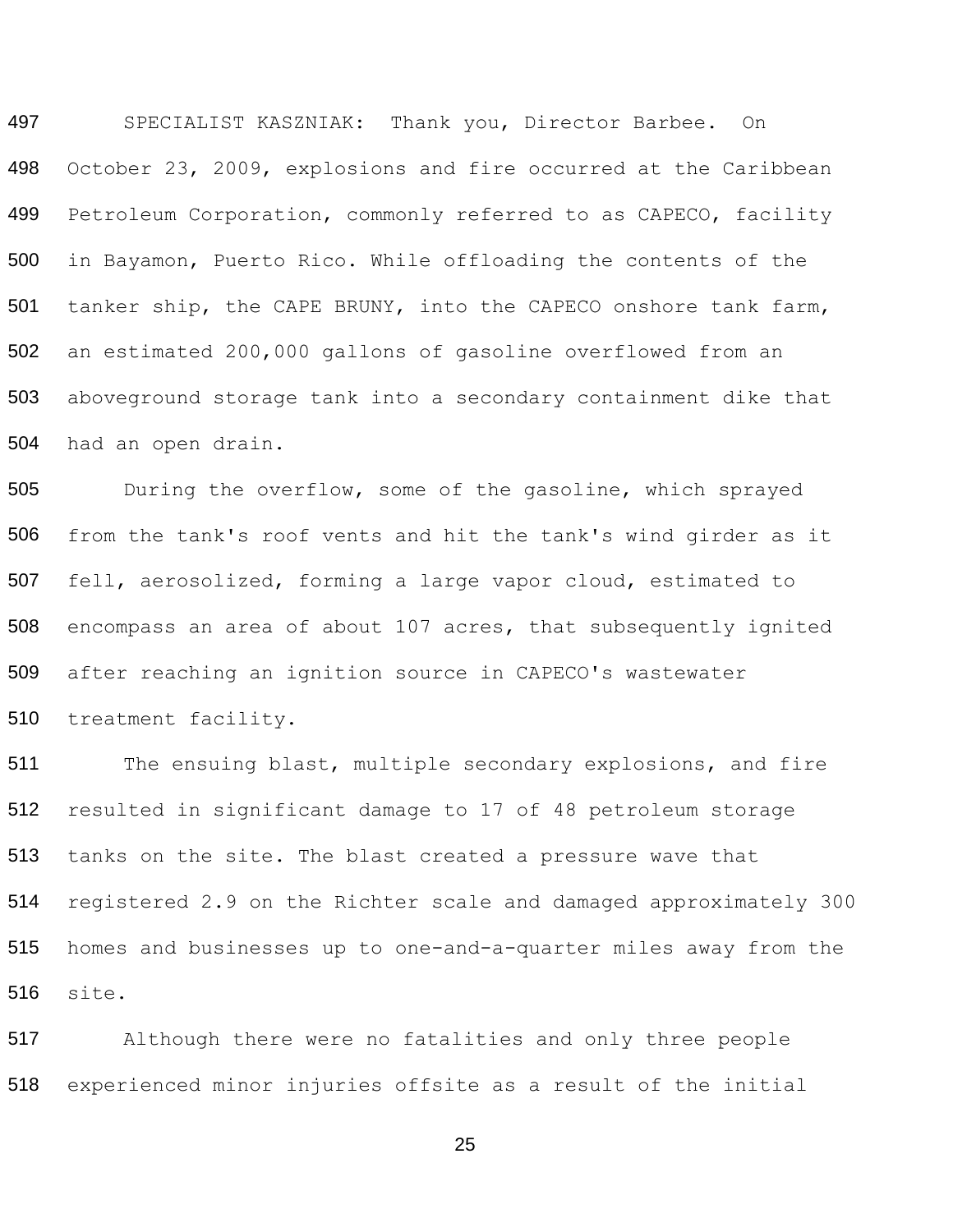519 520 521 blast, the fires burned for almost 60 hours. Petroleum products leaked into the soil, nearby wetlands, and navigable waterways in the surrounding area.

522 523 524 525 526 527 528 529 530 531 As a part of its investigation, the Chemical Safety Board analyzed relevant regulatory, industry, and consensus standards for safety and management of bulk…bulk aboveground storage facilities. The CSB noted that in its investigation report that a number of industry trade groups, professional associations, and code officials, such as the American Petroleum Institute, or known as API, the National Fire Protection Association, and International Code Council, publish national consensus standards that apply to aboveground storage tanks at these terminal facilities.

532 533 534 535 536 537 538 In its review of API's national consensus standards, the CSB determined that while API Standard 2350, entitled "Overfill Protection for Storage Tanks in Petroleum Facilities," and the API Manual of Petroleum Measurement Standards Chapter 3.1A, were the most relevant to overfilling of tanks at storage terminals, many other API standards need to be taken into consideration for proper management of above…of, excuse me, aboveground storage 539 tank operations at terminal facilities.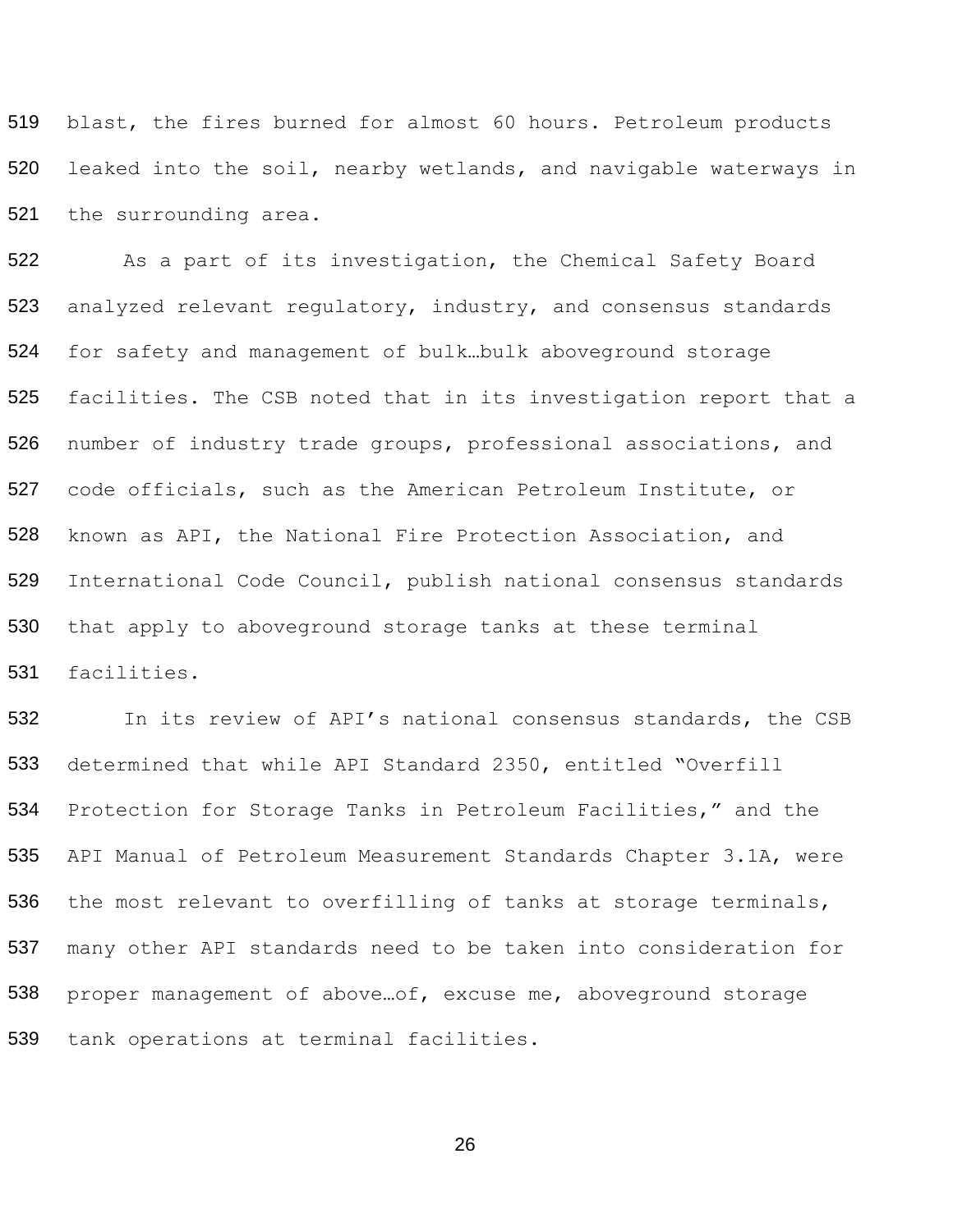540 541 542 543 544 545 546 547 548 549 550 551 552 553 554 555 556 557 558 For example…one…one…one is API Standard Number 2003, entitled "Protections Against Ignitions Arising from Static, Lightning, and Stray Currents," that provides best practices for preventing static and stray electrical currents, as well as charts that compare pipe diameter, flow velocities, and flow rates that minimize static and stray currents during tank filling, thus reducing the possibility of a fire/explosion. But this standard is not specific to tank filling operations itself. Consequently, the Board issued a recommendation to API to create one standard practice, or publicize the existence of all standards and recommended practices, governing aboveground storage tank operations, including references to international standards and best practices at tank terminals that would enable facilities to readily access these good engineering practices. So, the number of investigation…number of recommendations issued with regard to this investigation were nine in total. Three of those recommendations were issued to API and, after the closure of this recommendation, there are two recommendations that remain open.

559 560 So, this recommendation was Recommendation Number 9. And it stated, "Develop a single publication or resource describing all API standards and other relevant codes, standards, guidance, 561

and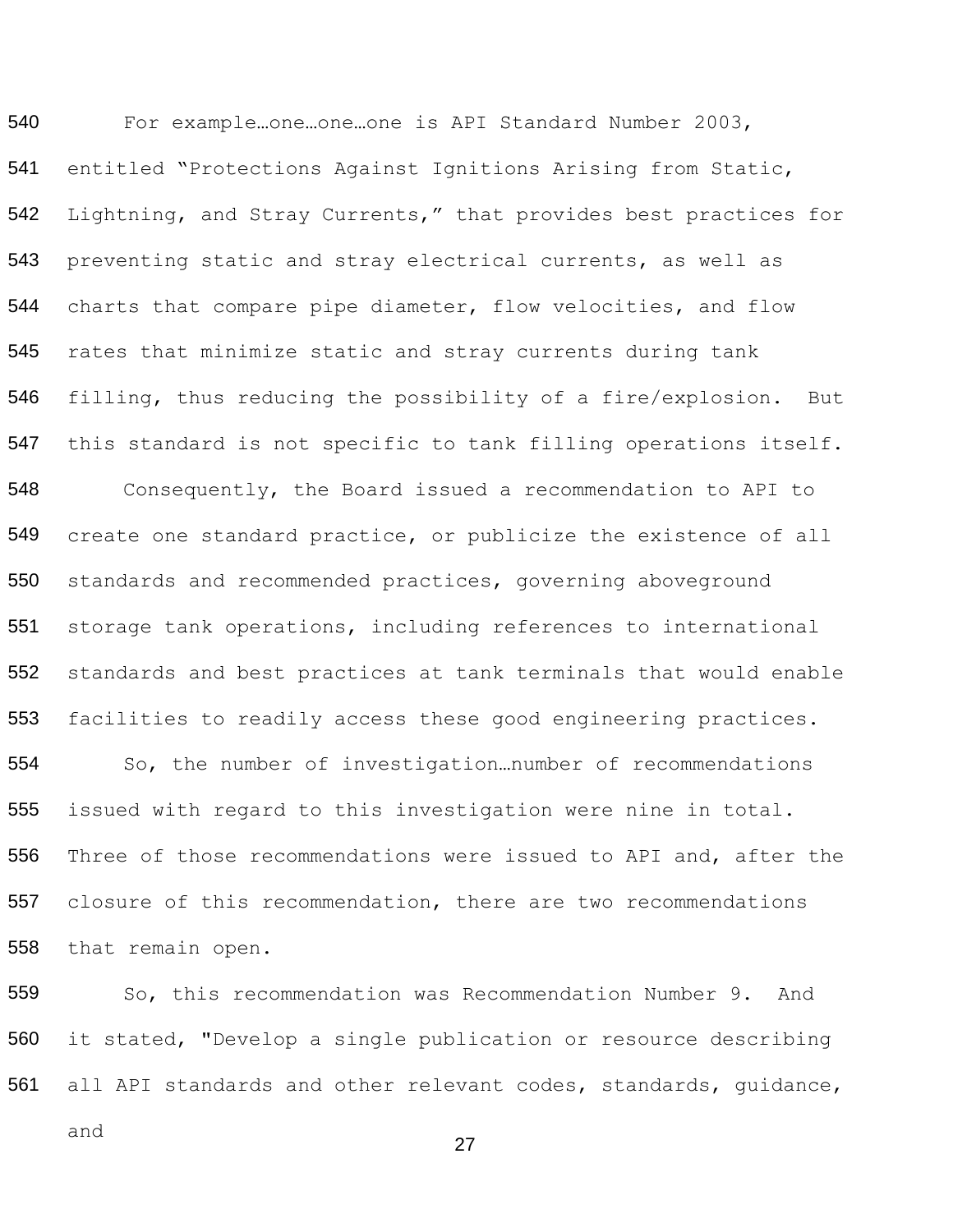562 563 564 565 566 567 568 569 570 571 572 information for filling operations of aboveground storage tank [terminals] in petroleum facilities that describes [the following]: a. The required design and management practices for control of filling operations; b. The minimum set of independent overfill protection safeguards [of the…of the control…]if the control fails; and c. Operational challenges [such as] (monitoring/calculating flow rates, ability to maintain constant line pressures, and influences of valve cracking) related to loading multiple tanks concurrently from a single product source." So, API, in late 2020, published API Standard 2610 that addressed all the requirements listed in the CSB recommendation, with the exception of information regarding loading multiple 573 574 tanks concurrently. As a result, on January 20<sup>th</sup>, 2021, the Board 575 576 577 578 579 580 581 582 voted to…to close this recommendation as an "Acceptable Alternative Action". CHAIR LEMOS: So, thank you so much, Mr. Kaszniak. Why is this particular recommendation being closed as an "Acceptable Alternative Action" versus "Acceptable Action"? SPECIALIST KASZNIAK: Well the reason for that, Dr. Lemos, is that the third edition of Standard addresses all the requirements contained in the CSB recommendation. However the 583 provisions listed in Section 11.2, pertaining to flow rates and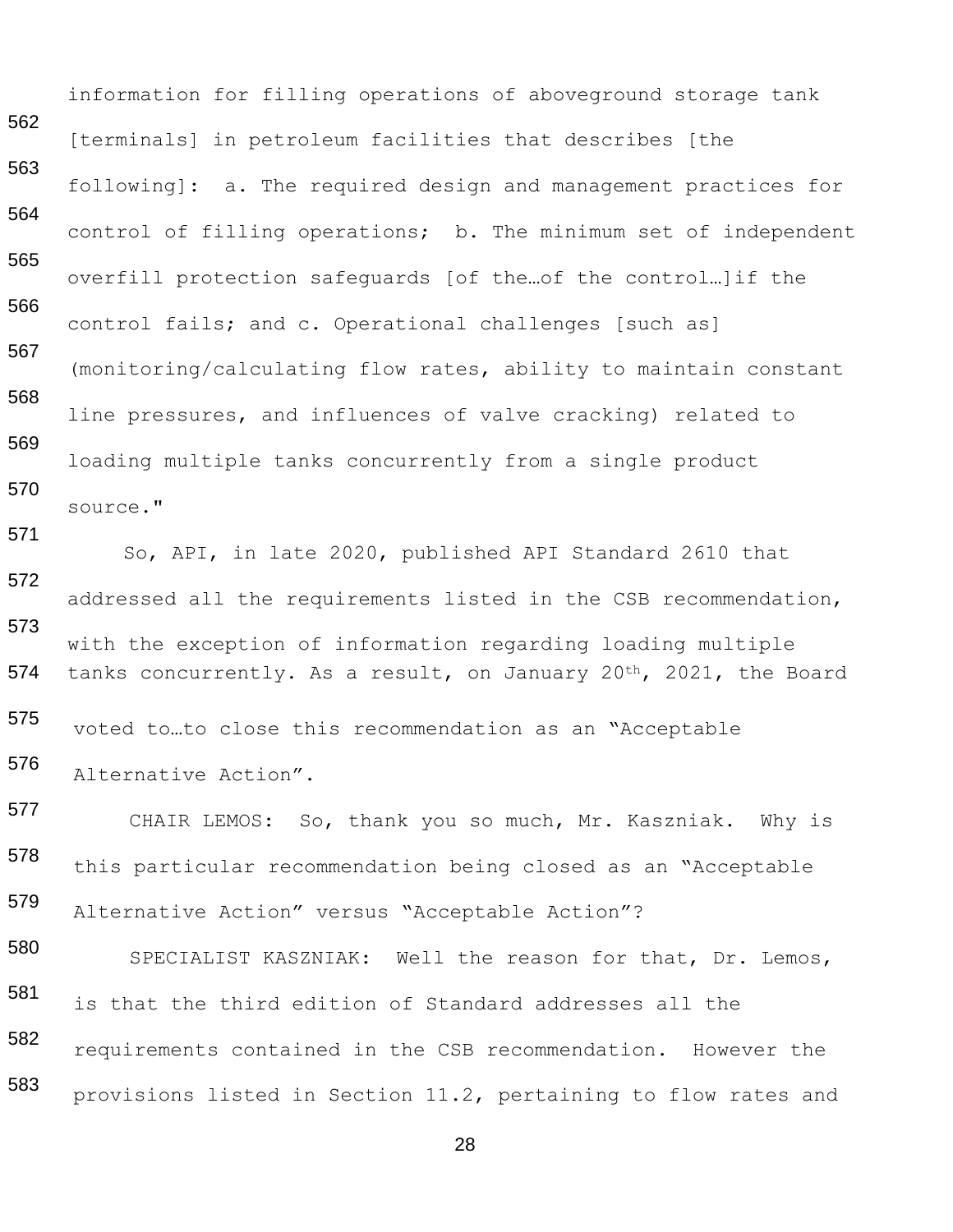line pressures are not explicitly linked, while for loading multiple tanks…they're not…from a single product source that were mentioned in the CSB recommendation, are not explicitly linked in the recommendation. The user has to consult another referenced standard that is listed in the API 2610 to find this information. So that is why we…that the Board closed it as an "Acceptable Alternative Action."

 CHAIR LEMOS: That's helpful so much. Thank you, Mr. Kaszniak. Second question I have would be how many standards and other guidance documents apply to terminals and their storage tanks?

 SPECIALIST KASZNIAK: Well, the third edition of API 2610 lists 194 technical references that may be applicable to terminals and tank facilities. They include a variety of international standards, U.S. regulatory standards, building codes, as well as API and various other industry consensus and specification standards.

 DIRECTOR KLEJST: Thank you, Mr. Barbee and thank you, Mr. Kaszniak. Chairman Lemos, thank you for the opportunity to provide this update on the staff's accomplishments.

 CHAIR LEMOS: Thank you so much, Director Klejst, and to our Recommendations Team. I know a lot of time…a lot of time and